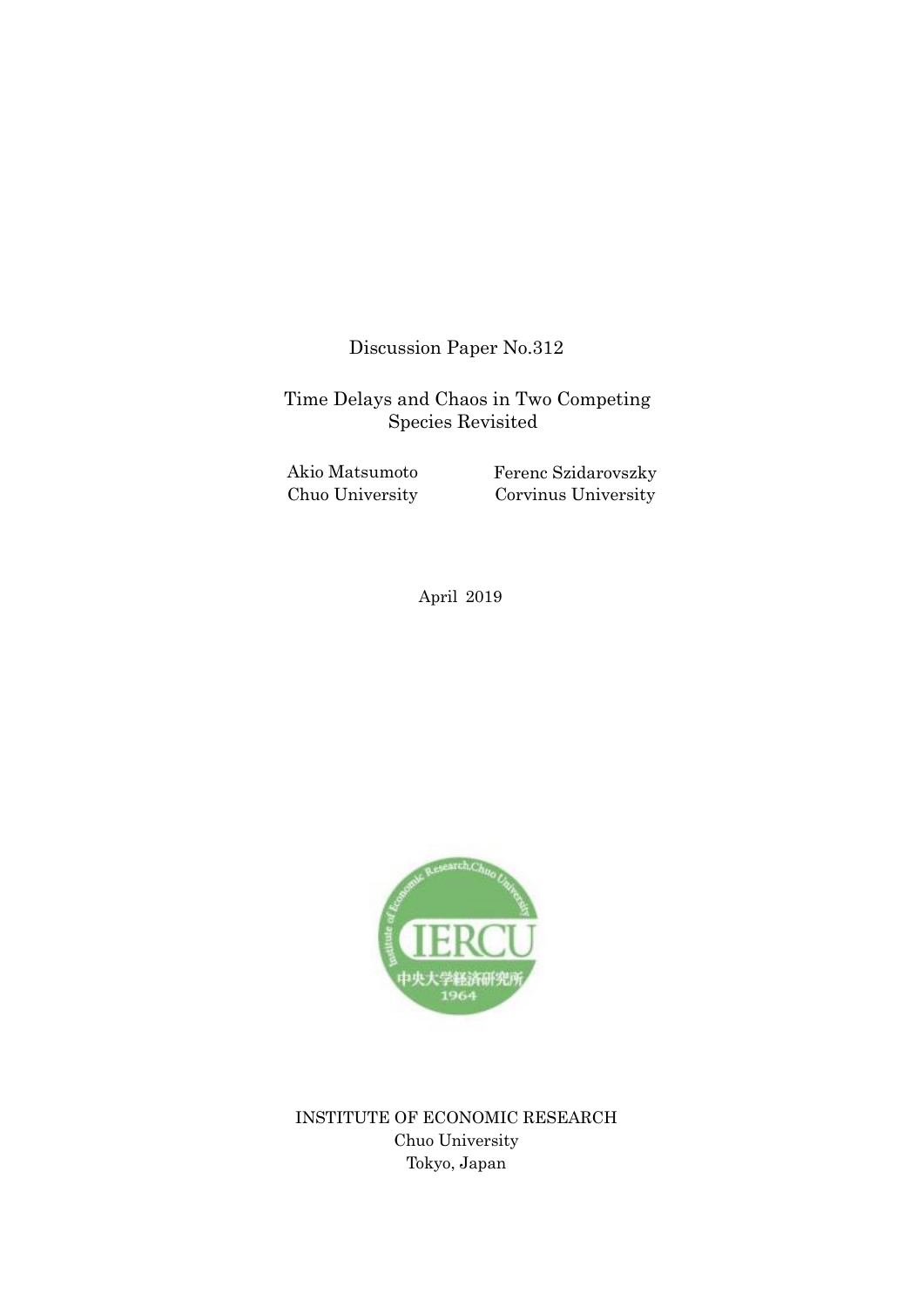# Time Delays and Chaos in Two Competing Species Revisited<sup>∗</sup>

Akio Matsumoto† Ferenc Szidarovszky‡

#### Abstract

This paper reexamines the Lotka-Volterra competition modelwith two delays. The steady state is shown to be locally asymptotically stable without delay. If the two delays are identical, then the model becomes a one-delay system. The critical value of the delay is determined when stability might be lost. If the delays are different, then the stability switching curves are analytically defined and numerically verified. It is demonstrated that the unstable two-delay system may exhibit periodic behavior, multistability, quasi period-doubling cascade and even complicated dynamics depending on model parameters.

Keywords: Lotka-Volterra system, Competition system, Two delays, Hopf bifurcation, Stabilliy loss and gain, Stability switching curve

<sup>∗</sup>The first author highly acknowledges the financial supports from the Japan Society for the Promotion of Science (Grant-in-Aid for Scientific Research (C) 16K03556) and Chuo University (Grant for Special Research). The usual disclaimers apply.

<sup>†</sup>Professor, Department of Economics, Chuo University, 742-1, Higashi-Nakano, Hachioji, Tokyo, 192-0393, Japan; akiom@tamacc.chuo-u.ac.jp

<sup>‡</sup>Professor, Department of Mathematics, Corvinus University, Budapest, Fövám tér 8, 1093, Hungary; szidarka@gmail.com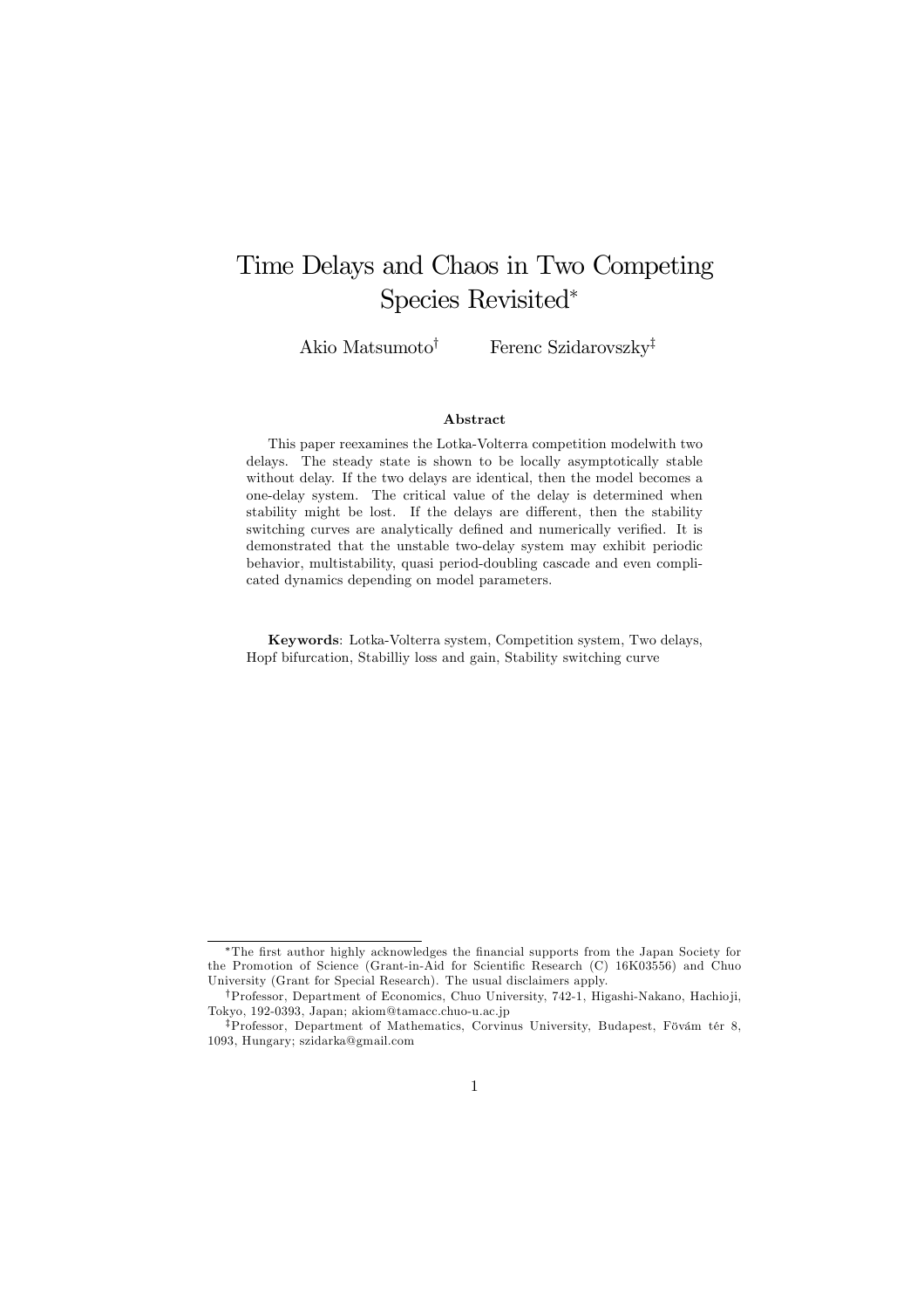## 1 Introduction

Shibata and Saito (1980, SS henceforth) consider a Lotka-Volterra competition system with two discrete time delays and numerically illustrate that this system can generate rich dynamic behavior including chaos. This paper revisits their study and reconsiders its dynamic structure from an analytical as well as a numerical point of view. In particular, it detects the roles of the two discrete time delays for the birth of various dynamics.

Their version is expressed as

$$
\begin{aligned} \dot{x}(t) &= x(t) \left[ \varepsilon_1 - a_{11} x(t - \tau_x) - a_{12} y(t) \right] \\ \dot{y}(t) &= y(t) \left[ \varepsilon_2 - a_{21} x(t) - a_{22} y(t - \tau_y) \right] \end{aligned} \tag{1}
$$

where  $x(t)$  and  $y(t)$  are the population densities of two competitive species at time t,  $\varepsilon_1$  and  $\varepsilon_2$  denote the intrinsic growth rates,  $\tau_x$  and  $\tau_y$  are maturation delays, the coefficients  $a_{ij}$   $(i, j = 1, 2)$  are all positive in the competition system.  $a_{ii}$   $(i = 1, 2)$  is the crowding coefficient measuring the strength of the intra-competition within species i whereas  $a_{ij}$  are the competition coefficients measuring the strength of the inter-competition between the species,  $i$  and  $j$ .<sup>1</sup> If there are no delays (i.e.,  $\tau_x = \tau_y = 0$ ), then system (1) is reduced to the Lotka-Volterra competition system where the stationary states are

$$
x^{e} = \frac{\varepsilon_{1}a_{22} - \varepsilon_{2}a_{12}}{a_{11}a_{22} - a_{12}a_{21}},
$$
  

$$
y^{e} = \frac{\varepsilon_{2}a_{11} - \varepsilon_{1}a_{21}}{a_{11}a_{22} - a_{12}a_{21}}.
$$
 (2)

It is well-known that two species can coexist (i.e.,  $x^e > 0$  and  $y^e > 0$ ) when the intra-competition dominates the inter-competition, that is,

$$
\frac{a_{11}}{a_{21}} > \frac{\varepsilon_1}{\varepsilon_2} > \frac{a_{12}}{a_{22}}.
$$
 (3)

A delay system in biology has a long history. If there are no competitors (i.e.,  $a_{12} = a_{21} = 0$ , then the population of each species is governed by the delay logistic equation that is called the Hutchinson equation (Hutchinson, 1948). May (1973) retains  $\tau_x > 0$  but assumes away the delay of the species y, that is,  $\tau_y = 0$  and discusses the delay effect on dynamics in the predator-prey system in which  $\varepsilon_2 < 0$  and  $\alpha_{21} < 0$ . Shibata and Saito (1980) numerically show that the delay system (1) displays various dynamic behavior involving periodic solution and nonperiodic or chaotic solutions. In this study, we aim to provide an analytical underpinning for their numerical simulations. Further, we also numerically verify the analytical results using a *stability switching curve*.

Numerous attempts have been conducted on stability of variants of the delay Lotka-Volterra competition system. Song et al. (2004) replace the maturation

<sup>&</sup>lt;sup>1</sup>Matsumoto and Szidarovszky (2019) consider a more general competition system in which the hunting delays are included such as  $a_{12}y(t - \tau_y)$  and  $a_{21}x(t - \tau_x)$ .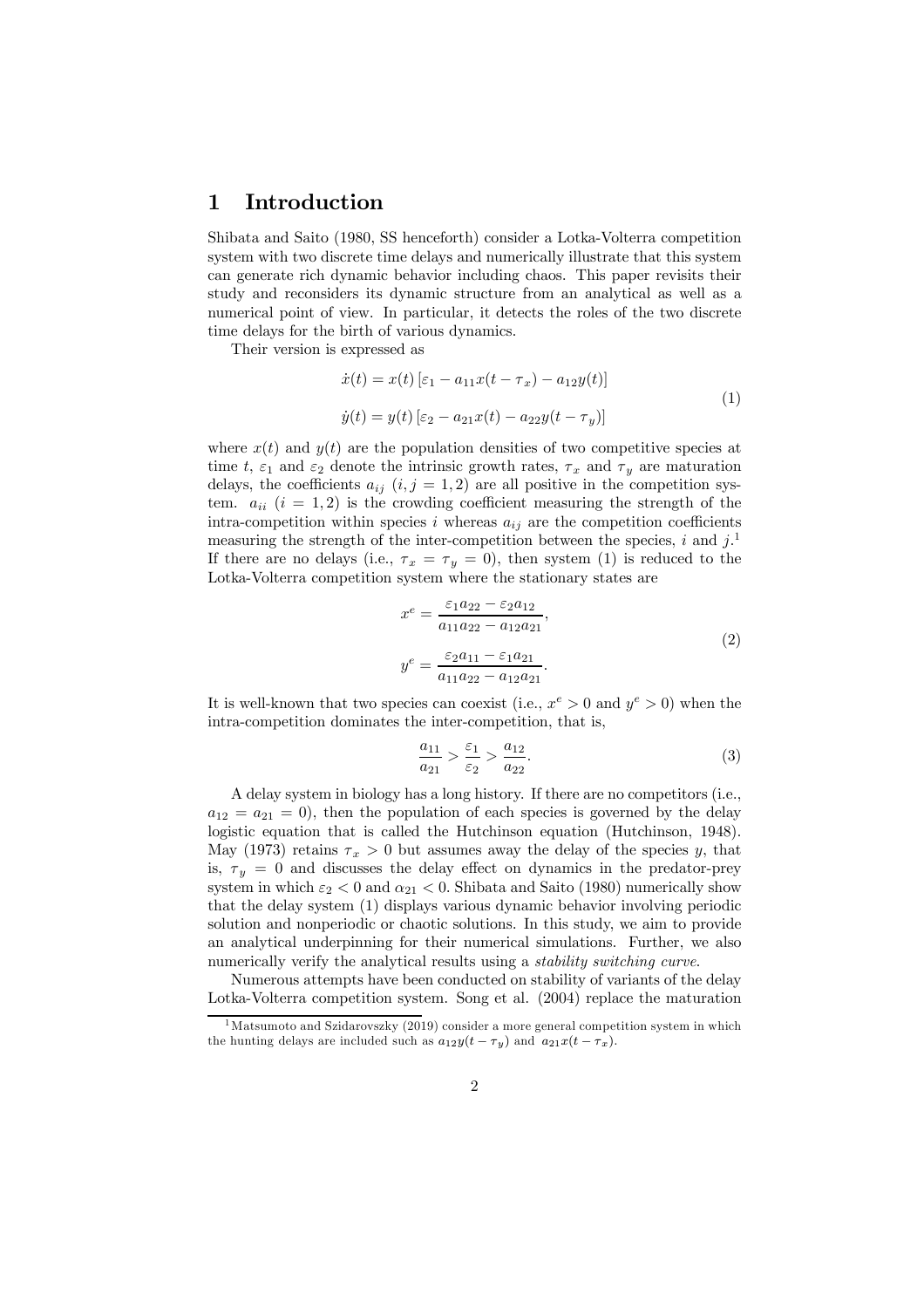delays with the hunting delays and show that the hunting delays are harmless. Zhang et al. (2009) study the occurrence of Hopf bifurcation when the maturation and hunting delays coexist and they are equal. Zhang (2012) is concerned with a slightly different version and discusses the stability of limit cycles emerged via the Hopf bifurcation. In this study, in addition to periodic behavior, we demonstrate that system (1) may give rise to the birth of complicated dynamics via quasi period-doubling cascade.<sup>2</sup>

The rest of the study is organized as follows. Section 2 establishes the stability condition of the non-delay Lotka-Volterra system as a benchmark. Section 3 examines a one-delay Lotka-Volterra model with  $\tau_x = \tau_y = \tau$ . Section 4, the main part of this study, derives a stability switching curve on which the competition system just loses stability under  $\tau_x \neq \tau_y$ . Section 5 performs some numerical simulations to reproduce Shibata-Saito's results and to ensure the analytical results. Section 6 concludes this study.

## 2 No-Delay Model

The steady state  $(2)$  with condition  $(3)$  is also the unique steady state of  $(1)$ . To proceed to its stability, we linearize system (1) to obtain the homogeneous correspondence,

$$
\begin{aligned} \dot{x}(t) &= -\alpha_x x(t - \tau_x) - \beta_x y(t) \\ \dot{y}(t) &= -\beta_y x(t) - \alpha_y y(t - \tau_y). \end{aligned} \tag{4}
$$

where the new parameters are defined as

$$
\alpha_x = a_{11} x^e, \ \alpha_y = a_{22} y^e, \ \beta_x = a_{12} x^e \text{ and } \beta_y = a_{21} y^e.
$$

Assuming exponential solutions,  $x(t) = e^{\lambda t}u$  and  $y(t) = e^{\lambda t}v$  with constants  $u \neq 0$  and  $v \neq 0$ , we obtain the corresponding characteristic equation,

$$
P_0(\lambda) + P_1(\lambda)e^{-\lambda \tau_x} + P_2(\lambda)e^{-\lambda \tau_y} + P_3(\lambda)e^{-\lambda(\tau_x + \tau_y)} = 0
$$
\n<sup>(5)</sup>

where

$$
P_0(\lambda) = \lambda^2 - \beta_x \beta_y
$$
,  $P_1(\lambda) = \alpha_x \lambda$ ,  $P_2 = \alpha_y \lambda$ ,  $P_3(\lambda) = \alpha_x \alpha_y$ .

For  $\tau_x = \tau_y = 0$ , the characteristic equation is reduced to

$$
\lambda^{2} + (\alpha_{x} + \alpha_{y})\lambda + (\alpha_{x}\alpha_{y} - \beta_{x}\beta_{y}) = 0
$$

where, due to (3),

$$
\alpha_x \alpha_y - \beta_x \beta_y = (a_{11} a_{22} - a_{12} a_{21}) x^e y^e > 0.
$$

Positive coefficients imply that the stationary state with no delays is locally asymptotically stable. This result is well-known and summarized as follows.

<sup>2</sup> System (1) is considered to be a special version of Matsumoto and Szidarovszky (2019) However this study shows that system (1) can exhibit qualitatively different dynamics.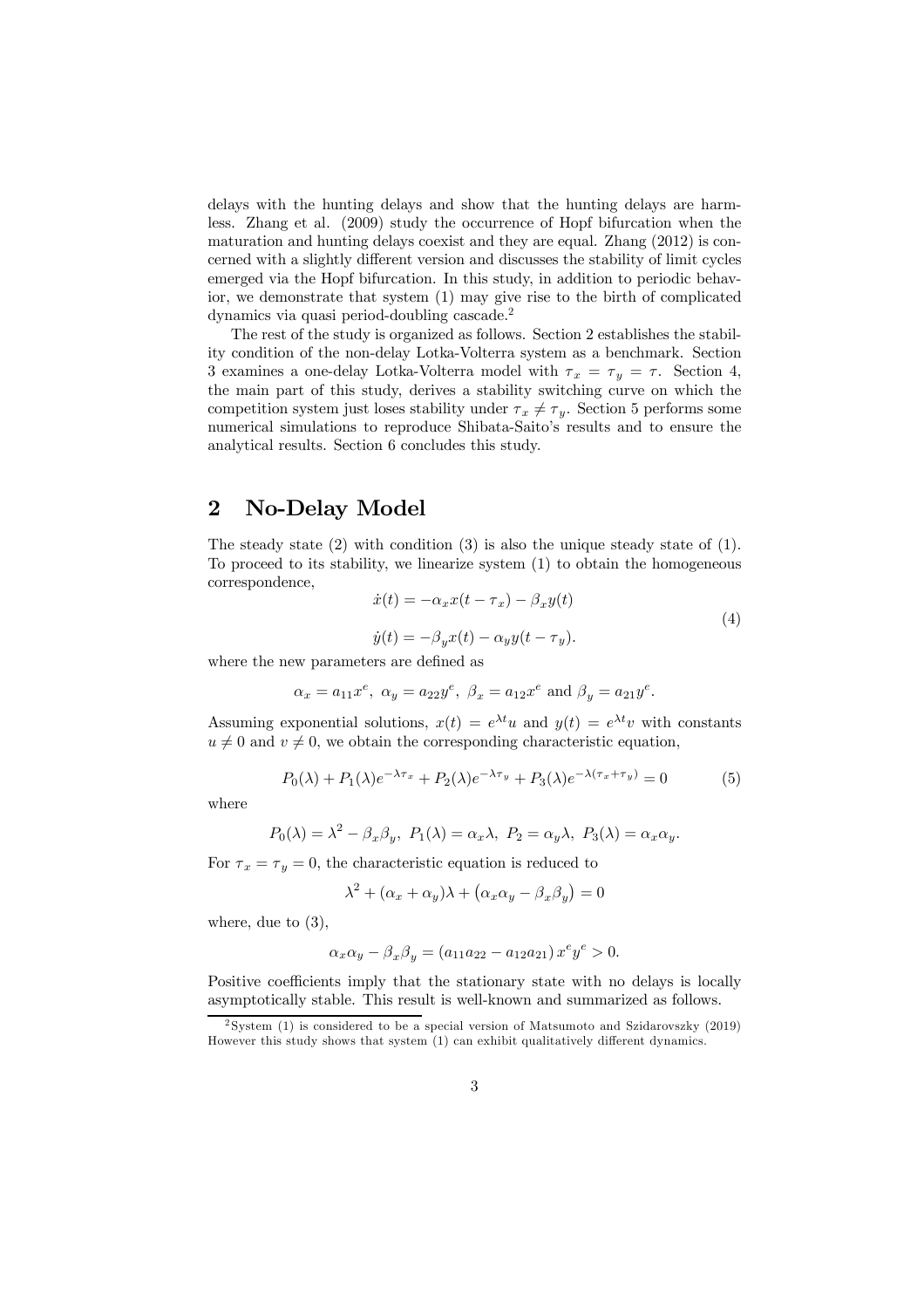**Theorem 1** Given (3), the steady state of system (1) with  $\tau_x = \tau_y = 0$  is locally asymptotically stable.

## 3 One-Delay Model

We draw attention to the delay system but start with a simpler case in which system (1) has identical delays,  $\tau_x = \tau_y = \tau > 0$ . The corresponding characteristic equation is obtained from (5),

$$
\lambda^{2} - \beta_{x}\beta_{y} + (\alpha_{x} + \alpha_{y})\lambda e^{-\lambda\tau} + \alpha_{x}\alpha_{y}e^{-2\lambda\tau} = 0
$$

or multiplying both sides by  $e^{-\lambda \tau}$  reduces it to

$$
(\lambda^2 - \beta_x \beta_y) e^{\lambda \tau} + (\alpha_x + \alpha_y) \lambda + \alpha_x \alpha_y e^{-\lambda \tau} = 0.
$$
 (6)

It is apparent that  $\lambda = 0$  is not a solution under condition (3). Inserting a possible solution  $\lambda = i\omega$  with  $\omega > 0$  for some  $\tau$  into (6) and then separating the real and imaginary parts give

$$
\left(\alpha_x \alpha_y - \beta_x \beta_y - \omega^2\right) \cos \omega \tau = 0,
$$
  

$$
\left(\alpha_x \alpha_y + \beta_x \beta_y + \omega^2\right) \sin \omega \tau - \left(\alpha_x + \alpha_y\right) \omega = 0.
$$
 (7)

Define  $\omega_*$  by  $\omega_*^2 = \alpha_x \alpha_y - \beta_x \beta_y$  with which the first equation of (7) holds. The second equation with  $\omega_*$  can be rewritten as

$$
\sin \omega_* \tau = \frac{(\alpha_x + \alpha_y)\,\omega_*}{2\alpha_x \alpha_y}.\tag{8}
$$

The condition for  $|\sin \omega_* \tau| \leq 1$  is

$$
\omega_*^2 \le \frac{4\left(\alpha_x \alpha_y\right)^2}{\left(\alpha_x + \alpha_y\right)^2}
$$

or using the definition of  $\omega_*$ , it is transformed to

$$
\alpha_x \alpha_y \left[ 1 - \frac{4\alpha_x \alpha_y}{\left(\alpha_x + \alpha_y\right)^2} \right] \le \beta_x \beta_y. \tag{9}
$$

In Figure 1 in which  $\beta_x \beta_y = 1$  is assumed,<sup>3</sup> the downward-sloping hyperbolic curve is described by  $\alpha_x \alpha_y = \beta_x \beta_y$ . The inequality condition (9) with  $\alpha_x \alpha_y \ge$  $\beta_x \beta_y$  is satisfied in the yellow region including the shaded one and violated in the green region whose boundary is described by the condition (9) with equality. Hence, the critical value of  $\tau$  can be determined as

$$
\tau_{*,m} = \frac{1}{\omega^*} \left[ \sin^{-1} \left( \frac{(\alpha_x + \alpha_y)\,\omega_*}{2\alpha_x \alpha_y} \right) + 2m\pi \right] \text{ for } m = 0, 1, 2, \dots \,. \tag{10}
$$

<sup>&</sup>lt;sup>3</sup>For any other values of  $\beta_x \beta_y$ , qualitatively the same figure can be obtained.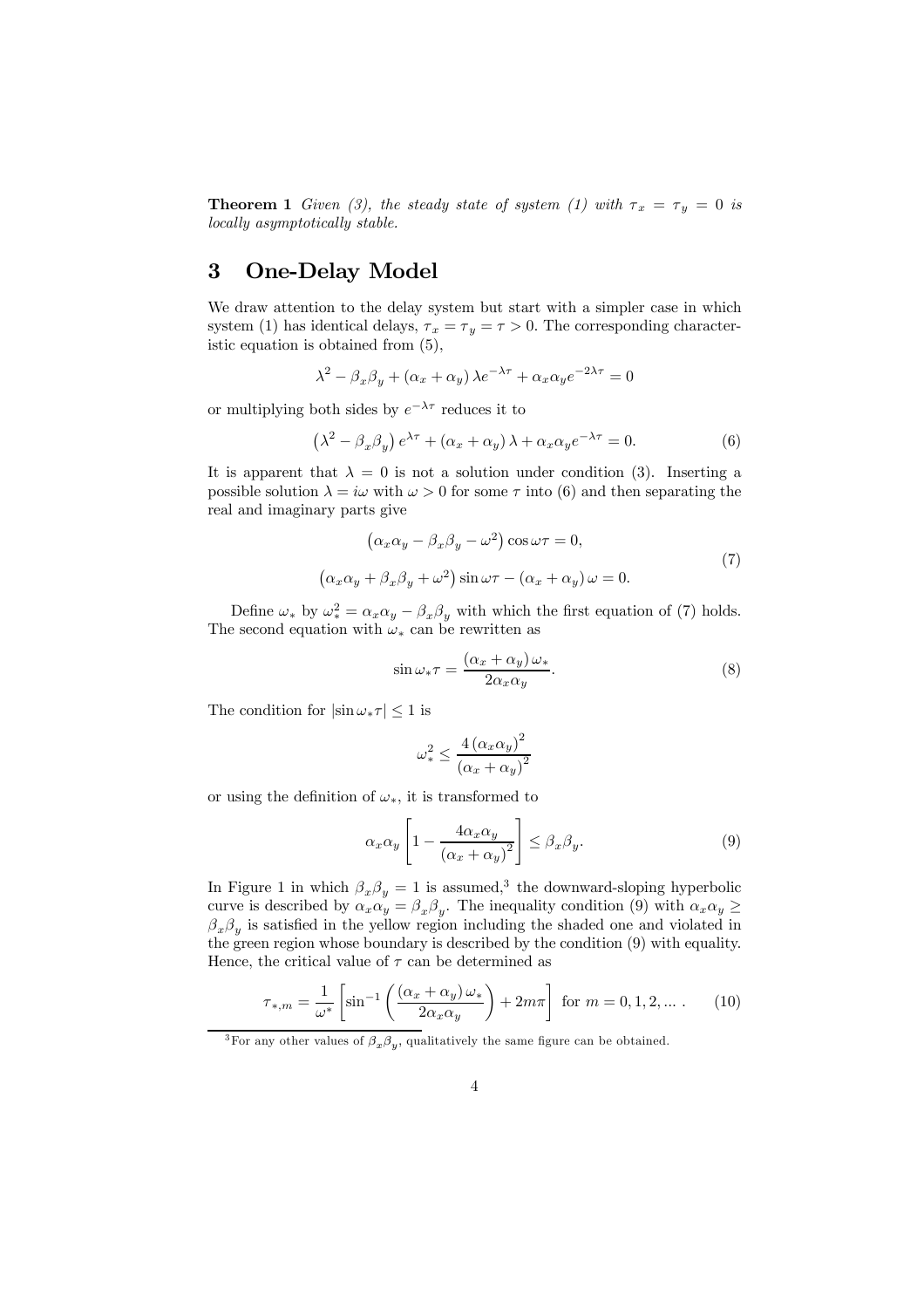with

$$
\omega_* = \sqrt{\alpha_x \alpha_y - \beta_x \beta_y} > 0.
$$

Now suppose that  $\omega^2 \neq \alpha_x \alpha_y - \beta_x \beta_y$ . From the first equation of (7), we have

$$
\cos \omega \tau = 0
$$
 and  $\sin \omega \tau = \pm 1$ .

In case of  $\sin \omega \tau = -1$ , the second equation of (7) is

$$
\omega^2 + (\alpha_x + \alpha_y) \omega + (\alpha_x \alpha_y + \beta_x \beta_y) = 0.
$$

Since  $\alpha_x + \alpha_y > 0$  and  $\alpha_x \alpha_y + \beta_x \beta_y > 0$ , the real parts of the solutions are negative. Hence no stability switch occurs and the delay is harmless. We eliminate this case for further consideration. On the other hand, in case of  $\sin \omega \tau = +1$ , the second equation is

$$
\omega^2 - (\alpha_x + \alpha_y)\omega + (\alpha_x \alpha_y + \beta_x \beta_y) = 0.
$$
 (11)

The solutions are positive,

$$
\omega_{\pm} = \frac{1}{2} \left[ \alpha_x + \alpha_y \pm \sqrt{D} \right]
$$

where the discriminant  $D$  is

$$
D = (\alpha_x - \alpha_y)^2 - (2\sqrt{\beta_x \beta_y})^2.
$$

The conditions for the non-negative  $D$  are

$$
\alpha_y \le \alpha_x - 2\sqrt{\beta_x \beta_y} \text{ or } \alpha_y \ge \alpha_x + 2\sqrt{\beta_x \beta_y}.\tag{12}
$$

Solving  $\cos \omega \tau = 0$  gives the critical values of the delay,

$$
\tau_{+,n} = \frac{1}{\omega_+} \left( \frac{\pi}{2} + 2n\pi \right)
$$
 and  $\tau_{-,n} = \frac{1}{\omega_-} \left( \frac{\pi}{2} + 2n\pi \right)$  for  $n = 0, 1, 2, ...$ .

and

$$
0 < \tau_{+,0} < \tau_{-,0}.
$$

In the yellow region bounded by the two lines, the discriminant is negative and thus we have the following result concerning stability switching:

**Lemma 2** In the yellow region in which  $D < 0$ , the steady state of system (1) with  $\tau_x = \tau_y = \tau$  is locally asymptotically stable for  $\tau < \tau_{*,0}$  and unstable for  $\tau > \tau_{*,0}$  where

$$
\tau_{*,0} = \frac{1}{\omega^*} \sin^{-1} \left[ \frac{(\alpha_x + \alpha_y) \, \omega^*}{2 \alpha_x \alpha_y} \right].
$$

On the other hand, in the green region we have the following: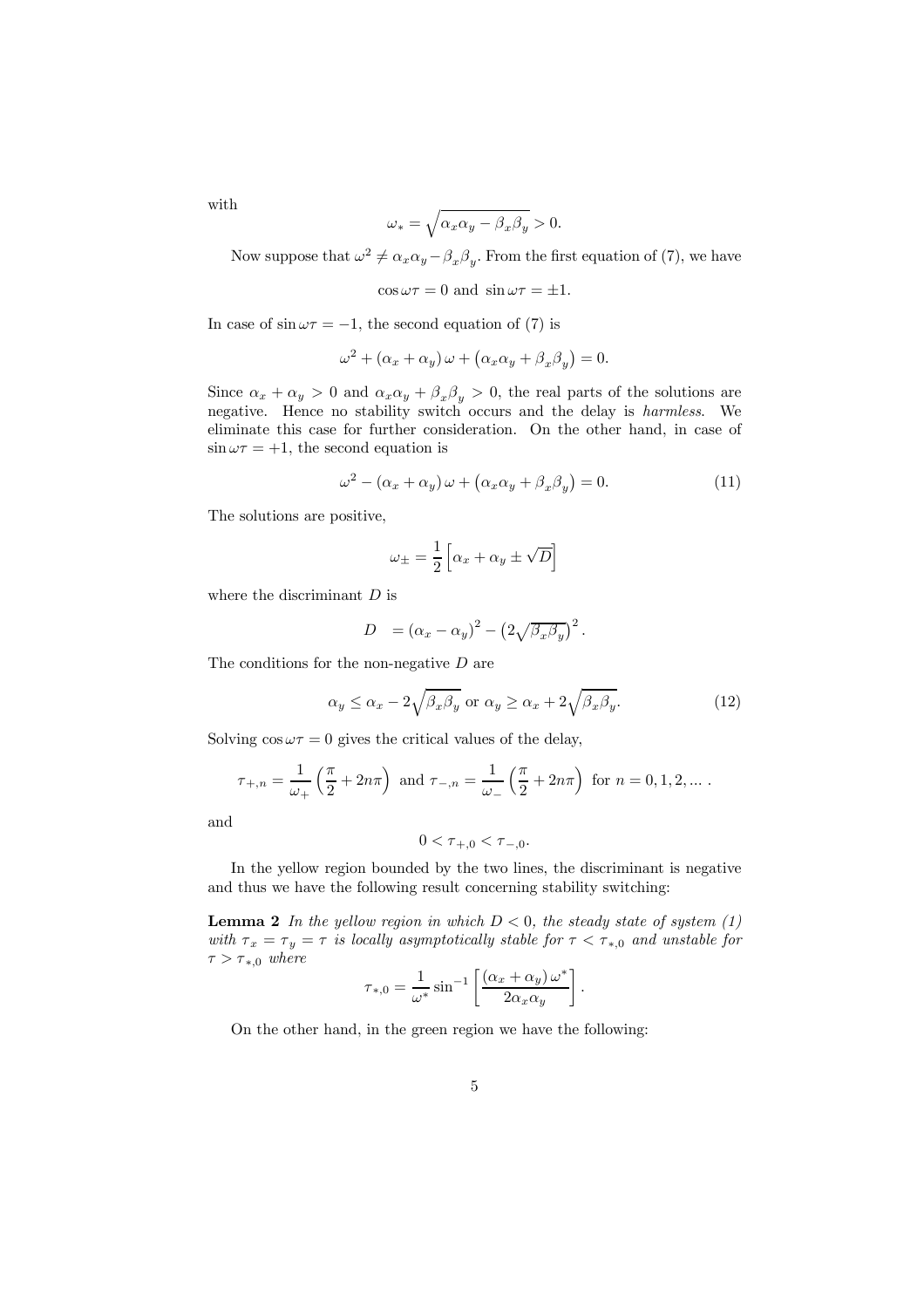**Lemma 3** In the green region in which condition  $(9)$  is violated, the steady state of system (1) with  $\tau_x = \tau_y = \tau$  is locally asymptotically stable for  $\tau < \tau_{+,0}$  and unstable for  $\tau > \tau_{+,0}$  where

$$
\tau_{+,0} = \frac{\pi}{2\omega_+}
$$

Let us denote the left hand side expressions of the second equation of (7) and (11) by  $f(\omega)$  and  $g(\omega)$ , respectively,

$$
f(\omega) = \sin \omega \tau \cdot \omega^2 - (\alpha_x + \alpha_y)\omega + \sin \omega \tau (\alpha_x \alpha_y + \beta_x \beta_y)
$$

and

$$
g(\omega) = \omega^2 - (\alpha_x + \alpha_y)\omega + (\alpha_x \alpha_y + \beta_x \beta_y).
$$

Subtracting  $f(\omega)$  from  $g(\omega)$  yields

$$
g(\omega) - f(\omega) = \left[\omega^2 + \left(\alpha_x \alpha_y + \beta_x \beta_y\right)\right] \left(1 - \sin \omega \tau\right) > 0 \text{ unless } \sin \omega \tau = 1.
$$

It has been verified that

$$
f(\omega_*) = 0 \text{ and } g(\omega_{\pm}) = 0
$$

and

$$
\sin \omega_* \tau_{*,0} < 1 \text{ and } \sin \omega_+ \tau_{+,0} = 1.
$$

The inequality  $g(\omega) > f(\omega)$  implies

 $\omega_+ < \omega_*$ 

and consequently

$$
\tau_{*,0} < \tau_{+,0}.
$$

Hence we have the following result:

**Lemma 4** In the shaded yellow region in which condition (9) holds and  $D >$ 0, the critical value determining stability switching is  $\tau_{*,0}$  implying that the steady state of system (1) with  $\tau_x = \tau_y = \tau$  is locally asymptotically stable for  $\tau < \tau_{*,0}$  and unstable for  $\tau > \tau_{*,0}$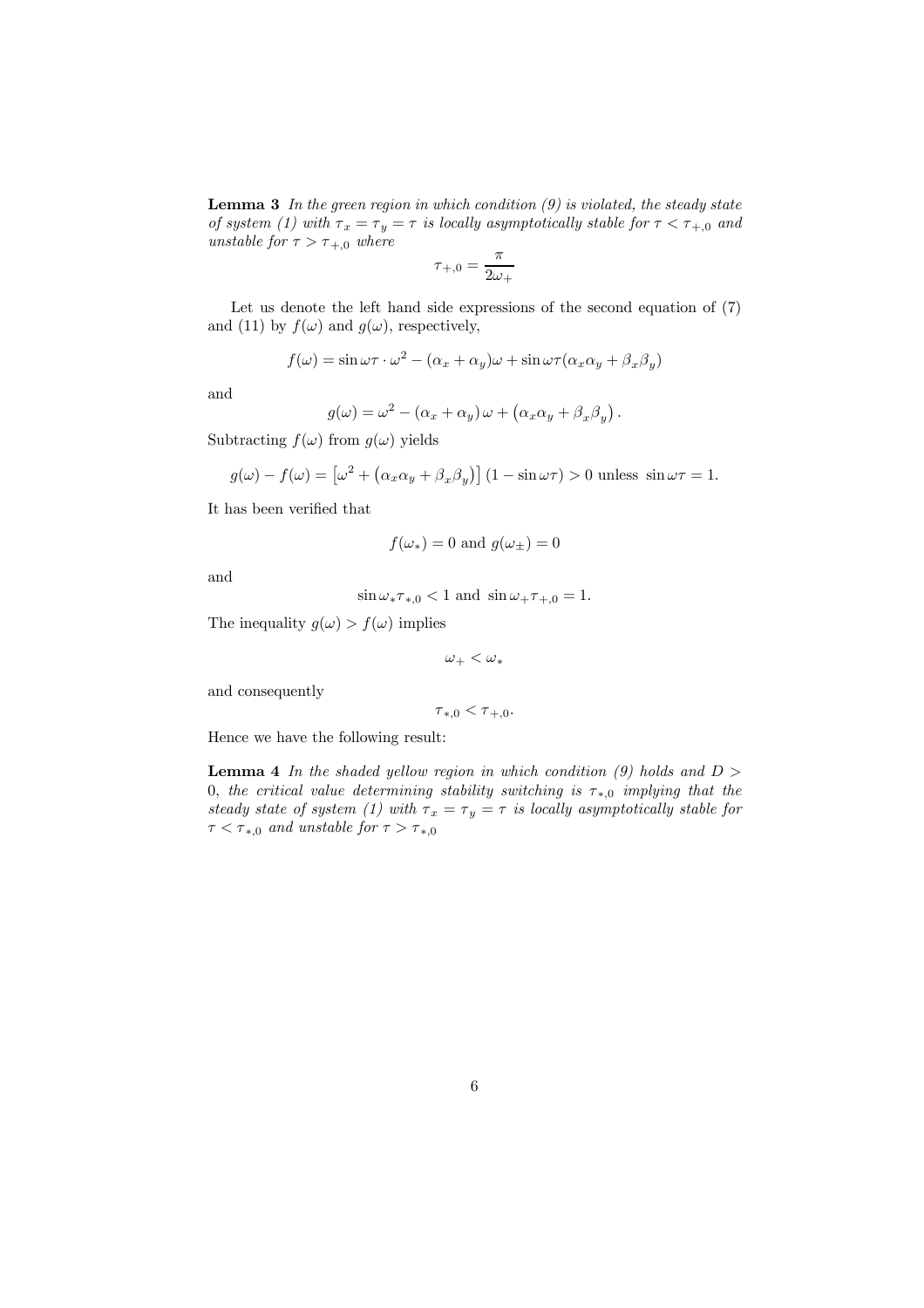

Figure 1. Stability regions for system (1) with  $\tau_x = \tau_y = \tau$ .

## 4 Two Delay Model

We now suppose  $\tau_x > 0$ ,  $\tau_y > 0$  and  $\tau_x \neq \tau_y$  and consider how such delays affect stability of model (4). We can see that  $\lambda = 0$  is not a solution of the characteristic equation (5) and thus look for purely complex roots. To this end, we assume that  $\lambda = i\omega$  with  $\omega > 0$  again. Then the characteristic equation is changed to

$$
P_0(i\omega) + P_1(i\omega)e^{-i\omega\tau_x} + P_2(i\omega)e^{-i\omega\tau_y} + P_3(i\omega)e^{-i\omega(\tau_x + \tau_y)} = 0 \tag{13}
$$

where

$$
P_0(i\omega) = -\omega^2 - \beta_x \beta_y, \ P_1(i\omega) = i\alpha_x \omega, \ P_2(i\omega) = i\alpha_y \omega, \ P_3(i\omega) = \alpha_x \alpha_y. \tag{14}
$$

Applying the method developed by Matsumoto and Szidarovszky (2018) that is based on Lin and Wang (2012), we derive the conditions of  $\tau_x$  and  $\tau_y$  under which the characteristic roots are purely complex. Equation (13) can be rewritten as

$$
P_0(i\omega) + P_1(i\omega)e^{-i\omega\tau_x} + \left[P_2(i\omega) + P_3(i\omega)e^{-i\omega\tau_x}\right]e^{-i\omega\tau_y} = 0.
$$
 (15)

Science  $|e^{-i\omega \tau_y}| = 1$ , equation (15) has solution for  $\tau_x$  if and only if

$$
|P_0(i\omega) + P_1(i\omega)e^{-i\omega\tau_x}| = |P_2(i\omega) + P_3(i\omega)e^{-i\omega\tau_x}|
$$

or squaring both sides generates the equivalent forms,

$$
(P_0(i\omega) + P_1(i\omega)e^{-i\omega\tau_x})(\bar{P}_0(i\omega) + \bar{P}_1(i\omega)e^{i\omega\tau_x})
$$

$$
= (P_2(i\omega) + P_3(i\omega)e^{-i\omega\tau_x})(\bar{P}_2(i\omega) + \bar{P}_3(i\omega)e^{i\omega\tau_x})
$$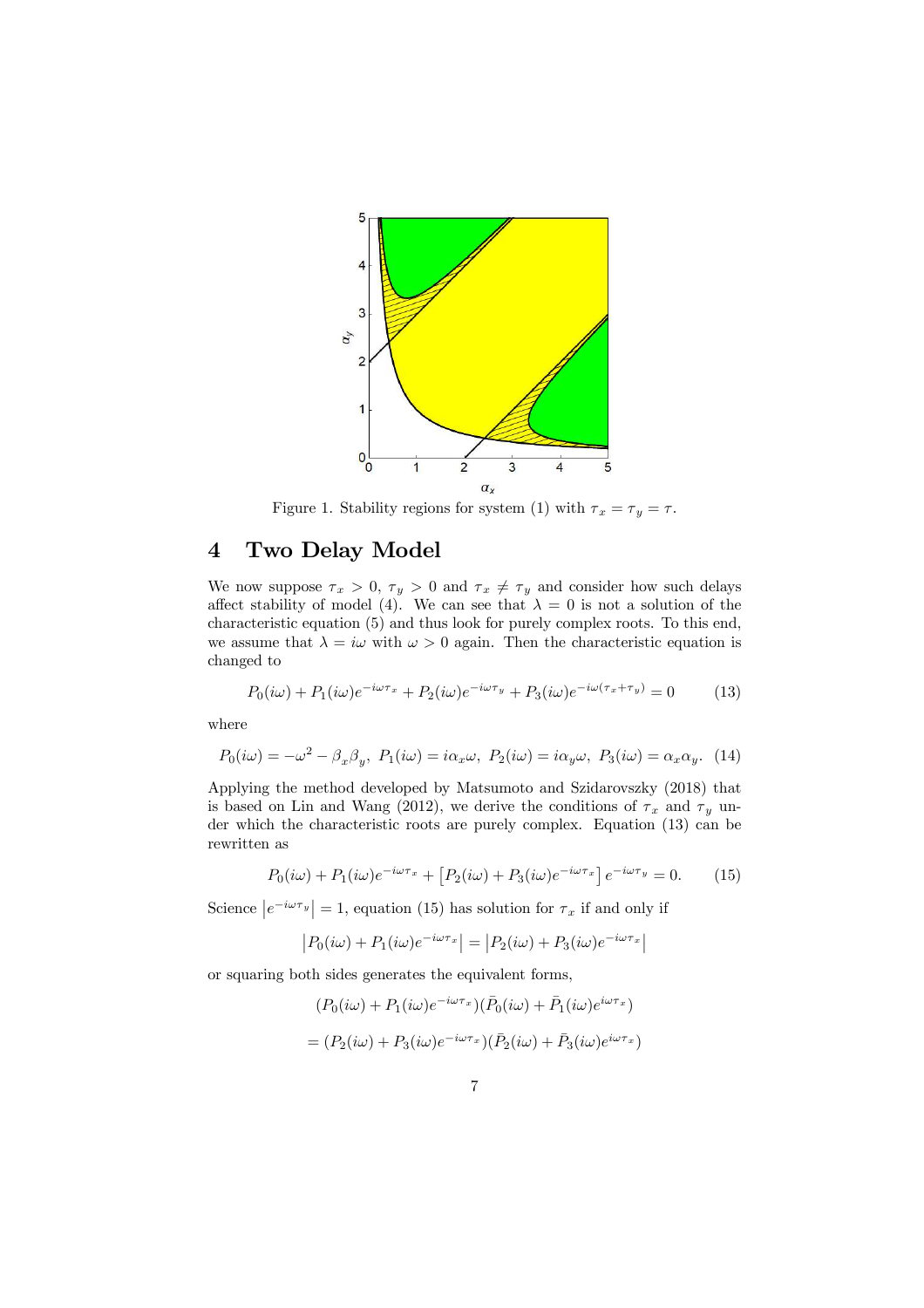where over-bar indicates complex conjugate. After some calculations, this equation can be reduced to

$$
|P_0|^2 + |P_1|^2 - |P_2|^2 - |P_3|^2 = 2A_x(\omega)\cos\omega\tau_x - 2B_x(\omega)\sin\omega\tau_x \tag{16}
$$

where the argument of  $P_i$  is omitted for notational simplicity. In the right hand side of this equation, we have

$$
A_x(\omega) = \text{Re}\left[P_2\overline{P}_3 - P_0\overline{P}_1\right] = 0
$$

and

$$
B_x(\omega) = \text{Im}\left[P_2\bar{P}_3 - P_0\bar{P}_1\right] = \alpha_x\omega\left(\alpha_y^2 - \beta_x\beta_y - \omega^2\right) \tag{17}
$$

where  $P_k(\omega)$  for  $k = 0, 1, 2, 3$  in (14) are used. Then equation (16) is reduced to

$$
|P_0|^2 + |P_1|^2 - |P_2|^2 - |P_3|^2 = -2B_x(\omega)\sin \omega \tau_x.
$$
 (18)

Returning to equation (13), we can transform it in a different way,

$$
P_0 + P_2 e^{-i\omega \tau_y} + [P_1 + P_3 e^{-i\omega \tau_y}] e^{-i\omega \tau_x} = 0.
$$
 (19)

Then using exactly the same idea as before, we can arrive at the following form:

$$
|P_0|^2 - |P_1|^2 + |P_2|^2 - |P_3|^2 = -2B_y(\omega)\sin \omega \tau_y \tag{20}
$$

.

where

$$
B_y(\omega) = \alpha_y \omega \left( \alpha_x^2 - \beta_x \beta_y - \omega^2 \right). \tag{21}
$$

To find an appropriate pair of  $\tau_x$  and  $\tau_y$  satisfying equation (13), we examine first the case of  $B_x(\omega) = 0$  and  $B_y(\omega) = 0$  and then proceed to the case of  $B_x(\omega) \neq 0$  or  $B_y(\omega) \neq 0$ .

## 4.1 Case 1:  $B_x(\omega) = 0$  and  $B_y(\omega) = 0$

Let  $\omega_x$  and  $\omega_y$  be positive solutions of  $B_x(\omega) = 0$  and  $B_y(\omega) = 0$ ,

$$
\omega_x^2 = \alpha_y^2 - \beta_x \beta_y
$$

and

$$
\omega_y^2 = \alpha_x^2 - \beta_x \beta_y
$$

We denote the left hand sides of (18) and (20) by  $f_x(\omega)$  and  $f_y(\omega)$  and then rewrite them by using (14),

$$
f_x(\omega) = \omega^4 + (2\beta_x \beta_y + \alpha_x^2 - \alpha_y^2) \omega^2 - \left[ (\alpha_x \alpha_y)^2 - (\beta_x \beta_y)^2 \right]
$$
  

$$
f_y(\omega) = \omega^4 + (2\beta_x \beta_y - \alpha_x^2 + \alpha_y^2) \omega^2 - \left[ (\alpha_x \alpha_y)^2 - (\beta_x \beta_y)^2 \right].
$$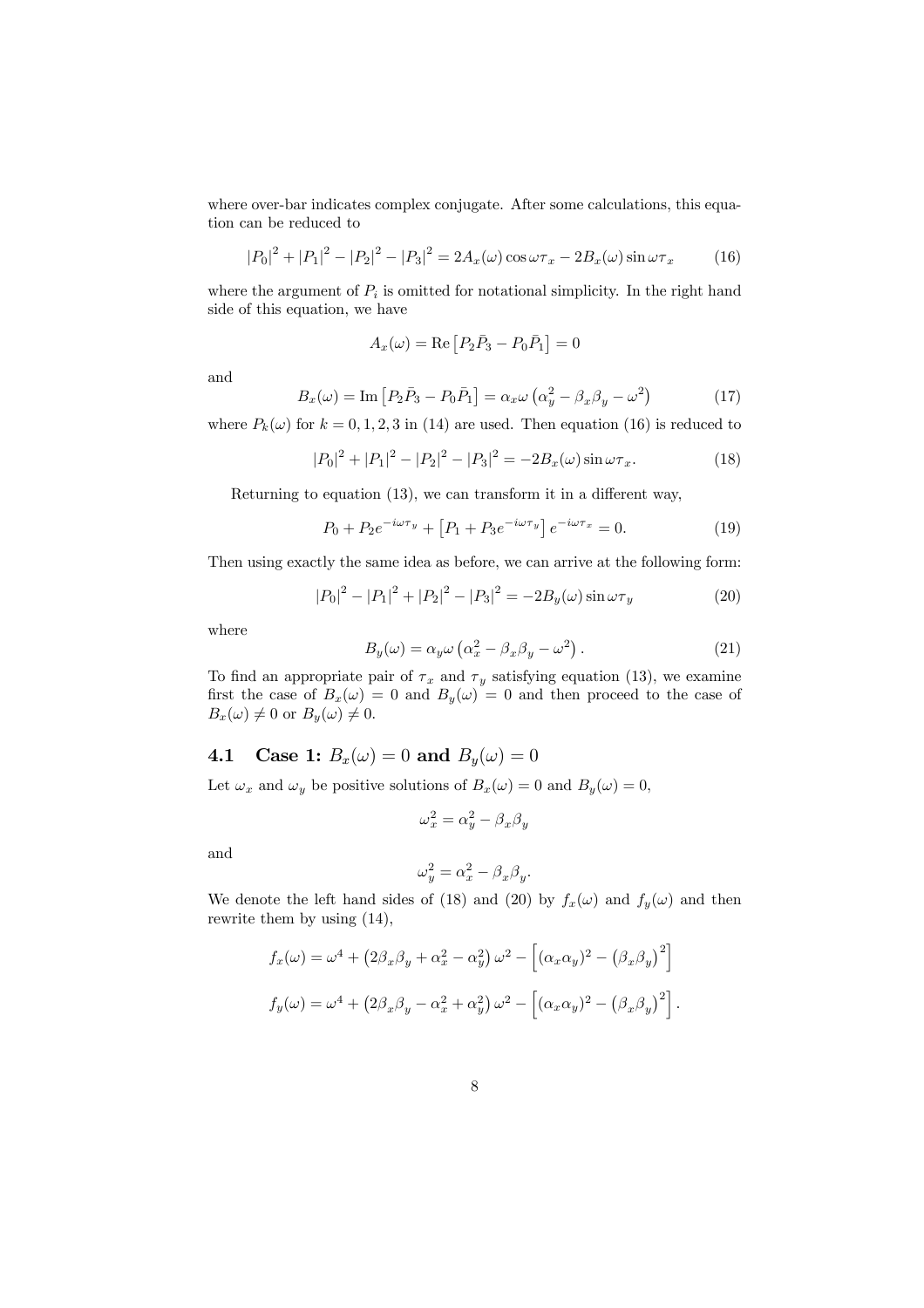Solving  $f_x(\omega) = 0$  and  $f_y(\omega) = 0$  for  $\omega^2$  gives

$$
\omega_{x\pm}^2 = \frac{\alpha_y^2 - \alpha_x^2 - 2\beta_x\beta_y \pm \sqrt{\left(\alpha_x^2 + \alpha_y^2\right)^2 + 4\beta_x\beta_y\left(\alpha_x^2 - \alpha_y^2\right)}}{2}
$$

and

$$
\omega_{y\pm}^2 = \frac{\alpha_x^2 - \alpha_y^2 - 2\beta_x\beta_y \pm \sqrt{\left(\alpha_x^2 + \alpha_y^2\right)^2 + 4\beta_x\beta_y\left(\alpha_y^2 - \alpha_x^2\right)}}{2}.
$$

Apparently both solutions are identical,  $\omega_x^2 = \omega_{x+}^2$  and  $\omega_y^2 = \omega_{y+}^2$ , if  $\alpha_x = \alpha_y$ whereas they are different,  $\omega_x^2 \neq \omega_{x+}^2$  and  $\omega_y^2 \neq \omega_{y+}^2$ , if  $\alpha_x \neq \alpha_y$ . We impose the slightly stronger conditions only for notational simplicity and then find the pair of  $(\tau_x, \tau_y)$  for the characteristic equation (13).

**Assumption 2.**  $\alpha_x = \alpha_y = \alpha$  and  $\beta_x = \beta_y = \beta$ .

Assumptions 2 leads to

$$
B_x(\omega) = B_y(\omega) = \alpha \omega (\alpha^2 - \beta^2 - \omega^2).
$$

Consequently the solution for  $B_x(\omega) = 0$  and  $B_y(\omega) = 0$  is

$$
\omega^*=\sqrt{\alpha^2-\beta^2}>0
$$

where the inequality is due to Assumption 1. Also under Assumption 2, the two species are symmetric so that we focus on the first one henceforth. Equation (15) can be reduced to

$$
e^{-i\omega\tau_y} = -\frac{P_0(i\omega) + P_1(i\omega)e^{-i\omega\tau_x}}{P_2(i\omega) + P_3(i\omega)e^{-i\omega\tau_x}}.
$$
\n(22)

We use the Euler's formula for the left hand side and rationalize the denominator of the right hand side to have

$$
\cos \omega \tau_y - i \sin \omega \tau_y = -\frac{m_x}{d_x} - i \frac{n_x}{d_x}
$$
\n(23)

where

$$
d_x = \alpha^2 \left[ \left( \cos \omega \tau_x \right)^2 + \left( \omega - \alpha \sin \omega \tau_x \right)^2 \right] > 0
$$

$$
m_x = - \left( \alpha \beta \right)^2 \cos \omega \tau_x \tag{24}
$$

and

$$
n_x = \alpha \left[ 2\alpha^2 \omega - \alpha \left( 2\alpha^2 - \beta^2 \right) \sin \omega \tau_x \right] \tag{25}
$$

Comparing both sides, we have

$$
\cos \omega \tau_y = -\frac{m_x}{d_x} \text{ and } \sin \omega \tau_y = \frac{n_x}{d_x}.\tag{26}
$$

For further development, we need to specify the parameter values. So we take the same specification that is adopted by Shibata and Saito (1980).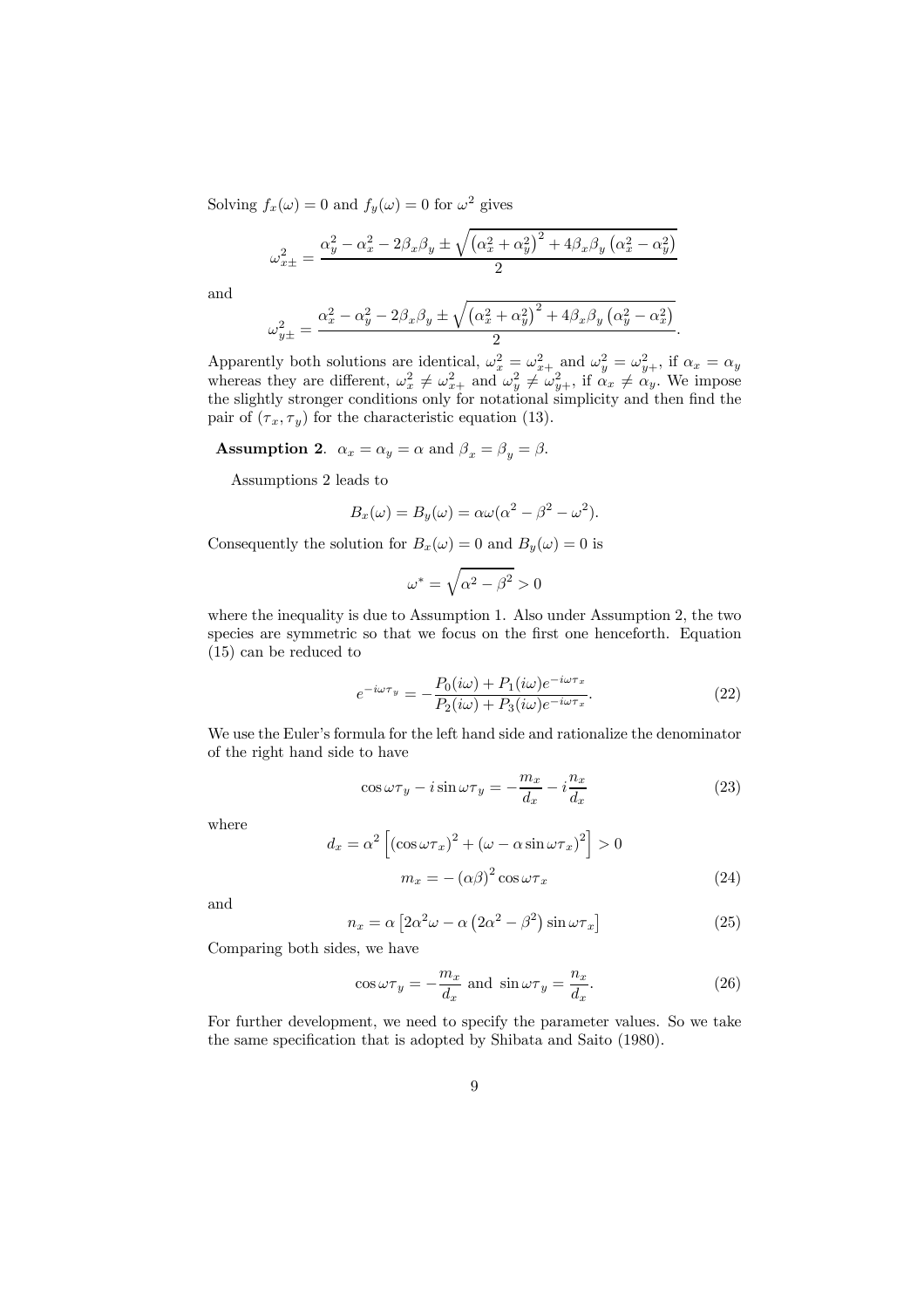**Specification I.**  $a_{11} = a_{22} = 2$ ,  $a_{12} = a_{21} = 1$  and  $\varepsilon_1 = \varepsilon_2 = 2$ .

With Specification 1, the reduced parameters have the following values,

$$
\alpha_x = \alpha_y = \alpha = \frac{4}{3}
$$
 and  $\beta_x = \beta_y = \beta = \frac{2}{3}$ .

The graphs of  $-m_x/d_x$  and  $n_x/d_x$  are illustrated as red and blue curves for  $\tau_x \in (0, 2\pi/\omega^*)$  in Figure 1. The red curve intersects the horizontal axis twice at which  $m_x = 0$  or  $\cos \omega^* \tau_x = 0$  from (24). Hence we have  $\omega^* \tau_x = \pi/2$  at point B and  $\omega^* \tau_x = 3\pi/2$  at point D,

$$
\tau_x^B = \frac{\pi}{2\omega^*} \simeq 1.36
$$
 and  $\tau_x^D = \frac{3\pi}{2\omega^*} \simeq 4.08$ .

It is also seen that the blue curve intersects the horizontal axis twice at which  $n_x = 0$  or from  $(25)$ 

$$
\sin \omega^* \tau_x = \frac{2\alpha \omega}{2\alpha^2 - \beta^2} = \frac{8\sqrt{3}}{14} \simeq 0.9897 < 1.
$$

Since points A and C are left, respectively, right to point B and  $\sin \omega^* \tau_x$  takes the maximum value +1 at point B with  $\omega^* \tau_x^B = \pi/2$ , we have  $\omega^* \tau_x^A < \pi/2$  at point A at which  $\cos \omega^* \tau_x^A > 0$  and  $\omega^* \tau_x^C > \pi/2$  at point C at which  $\cos \omega^* \tau_x^C <$ 0. Hence

$$
\tau_x^A = \frac{1}{\omega^*} \sin^{-1} \left( \frac{8\sqrt{3}}{14} \right) \simeq 1.24
$$

and

$$
\tau_x^C = \frac{1}{\omega^*} \left[ \pi - \sin^{-1} \left( \frac{8\sqrt{3}}{14} \right) \right] \simeq 1.48.
$$



Figure 2. Graphs of  $-m_x/d_x$  (red) and  $n_x/d_x$  (blue)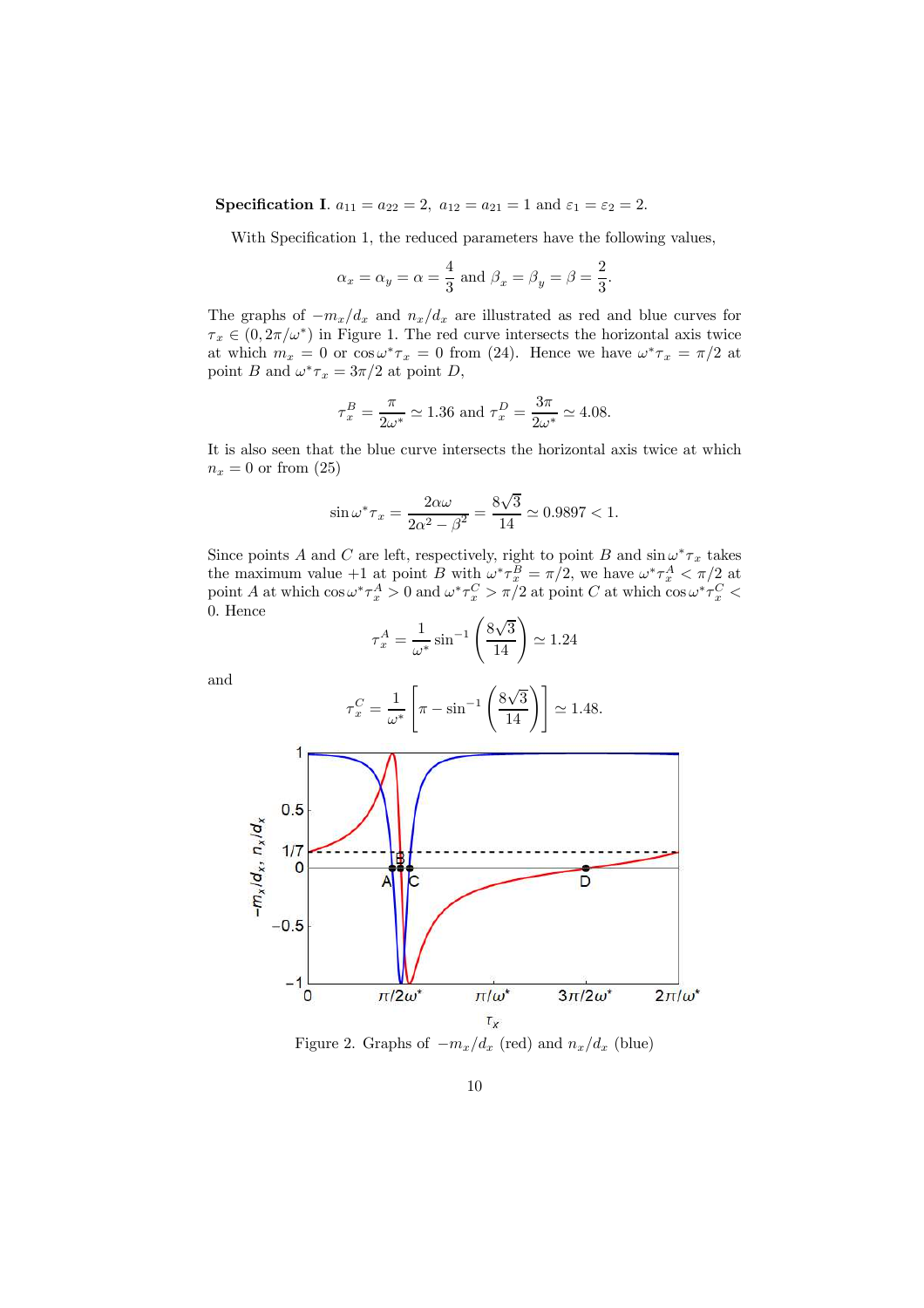The interval  $[0, 2\pi/\omega^*]$  is divided into five subintervals. In the first subinterval  $(0, \tau_x^A)$ , it is seen that  $\cos \omega^* \tau_y > 0$  and  $\sin \omega^* \tau_y > 0$ . Hence, from (26), solving  $\cos \omega^* \tau_y = -m_x/d_x$  and  $\sin \omega^* \tau_y = n_x/d_x$  for  $\tau_y$  determines the corresponding values of  $\tau_y$  satisfying equation (22),

$$
\tau_y^c(\tau_x) = \frac{1}{\omega^*} \cos^{-1} \left( -\frac{m_x}{d_x} \right) \text{ and } \tau_y^s(\tau_x) = \frac{1}{\omega^*} \sin^{-1} \left( \frac{n_x}{d_x} \right) \tag{27}
$$

where the superscripts  $c$  and  $s$  stand for cos and sin, respectively. In the same way, we have  $\cos \omega^* \tau_y > 0$  and  $\sin \omega^* \tau_y < 0$  for  $\tau_x \in (\tau_x^A, \tau_x^B)$  in which

$$
\tau_y^c(\tau_x) = \frac{1}{\omega^*} \left[ \pi + \cos^{-1} \left( \frac{m_x}{d_x} \right) \right] \text{ and } \tau_y^s(\tau_x) = \frac{1}{\omega^*} \left[ 2\pi + \sin^{-1} \left( \frac{n_x}{d_x} \right) \right]. \tag{28}
$$

For  $\tau_x \in (\tau_x^B, \tau_x^C)$ ,  $\cos \omega^* \tau_y < 0$  and  $\sin \omega^* \tau_y < 0$  imply

$$
\tau_y^c(\tau_x) = \frac{1}{\omega^*} \left[ \pi + \cos^{-1} \left( \frac{m_x}{d_x} \right) \right] \text{ and } \tau_y^s(\tau_x) = \frac{1}{\omega^*} \left[ \pi - \sin^{-1} \left( \frac{n_x}{d_x} \right) \right]. \tag{29}
$$

For  $\tau_x \in (\tau_x^C, \tau_x^D)$ ,  $\cos \omega^* \tau_y < 0$  and  $\sin \omega^* \tau_y > 0$  imply

$$
\tau_y^c(\tau_x) = \frac{1}{\omega^*} \cos^{-1} \left( -\frac{m_x}{d_x} \right) \text{ and } \tau_y^s(\tau_x) = \frac{1}{\omega^*} \left[ \pi - \sin^{-1} \left( \frac{n_x}{d_x} \right) \right]. \tag{30}
$$

Finally, we have  $\cos \omega^* \tau_y > 0$  and  $\sin \omega^* \tau_y > 0$  for  $\tau_x \in (\tau_x^D, 2\pi/\omega^*)$  as in the first subinterval,

$$
\tau_y^c(\tau_x) = \frac{1}{\omega^*} \cos^{-1} \left( -\frac{m_x}{d_x} \right) \text{ and } \tau_y^s(\tau_x) = \frac{1}{\omega^*} \left[ \sin^{-1} \left( \frac{n_x}{d_x} \right) \right]. \tag{31}
$$

Since  $\tau_y^c(\tau_x) = \tau_y^s(\tau_x)$  holds for  $\tau_x \in [0, 2\pi/\omega^*]$ , the solution can be denoted by  $\tau_y(\tau_x)$ .

The locus of  $(\tau_x, \tau_y(\tau_x))$  for  $\tau_x \in [0, 2\pi/\omega^*]$  constructs the crossing curves in case of  $B_x(\omega) = 0$  that are illustrated by two black-red curves in Figure 3. More precisely, the inner concave-shaped black segment is described by (27) whereas the outer convex-shaped curve consists of four segments, from left to right, the upper-most red segment by (28), the black segment by (29), the red segment with strong curvature by (30) and the right-most black segment by (31). The results obtained so far are summarized as follows:

**Theorem 5** If  $B_x(\omega) = 0$  for  $\omega = \omega^*$ ,  $\alpha_x = \alpha_y = \alpha$ ,  $\beta_x = \beta_y = \beta$  and  $\alpha > \beta$ , then the crossing curve is described by the locus of  $(\tau_x, \tau_y(\tau_x))$  where

$$
\tau_y(\tau_x) = \frac{1}{\omega^*} \cos^{-1} \left( -\frac{m_x}{d_x} \right) \text{ for } \tau_x \in (0, \tau_x^A) \cup (\tau_x^C, \tau_x^D) \cup (\tau_x^D, 2\pi/\omega^*)
$$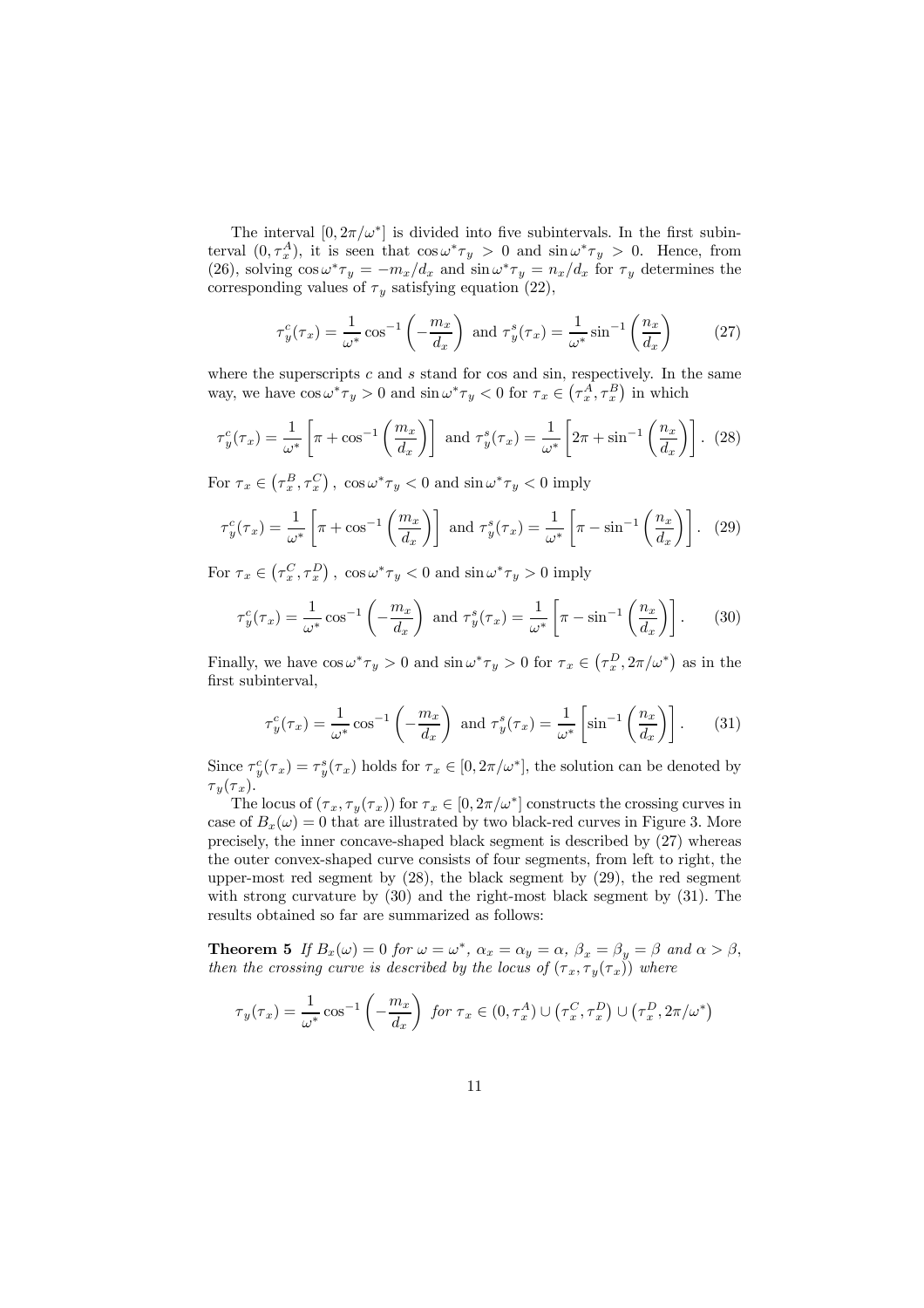$$
\tau_y(\tau_x) = \frac{1}{\omega^*} \left[ \pi + \cos^{-1} \left( \frac{m_x}{d_x} \right) \right] \text{ for } \tau_x \in (\tau_x^A, \tau_x^B) \cup (\tau_x^B, \tau_x^C)
$$

where

$$
\omega^* = \sqrt{\alpha^2 - \beta^2} > 0.
$$



Figure 3. Crossing curves in case of  $\alpha_x = \alpha_y = \alpha$  and  $\beta_x = \beta_y = \beta$ 

## **4.2** Case 2:  $|B_x(\omega)| > 0$  and  $|B_y(\omega)| > 0$

In this section we assume away Assumption 2 and consider the case in which  $B_x(\omega) \neq 0$  and  $B_y(\omega) \neq 0$ . We first focus on  $B_x(\omega)$  that can be written as

$$
B_x(\omega) = \alpha_x \omega (\omega_x + \omega) (\omega_x - \omega)
$$

with

$$
\omega_x = \sqrt{\alpha_y^2 - \beta_x \beta_y}.
$$

It can be checked that there exist  $\varphi_x(\omega)$  such that

$$
\varphi_x(\omega) = \arg \left[ P_2 \bar{P}_3 - P_0 \bar{P}_1 \right] = \begin{cases} \frac{\pi}{2} & \text{if } B_x(\omega) > 0 \text{ or } \omega < \omega_x \\ \frac{3\pi}{2} & \text{if } B_x(\omega) < 0 \text{ or } \omega > \omega_x \end{cases}
$$

implying that

$$
\sin\left[\varphi_x(\omega)\right] = \frac{B_x(\omega)}{\sqrt{B_x(\omega)^2}} = 1 \text{ and } \cos\left[\varphi_x(\omega)\right] = \frac{A_x(\omega)}{\sqrt{B_x(\omega)^2}} = 0
$$

12

and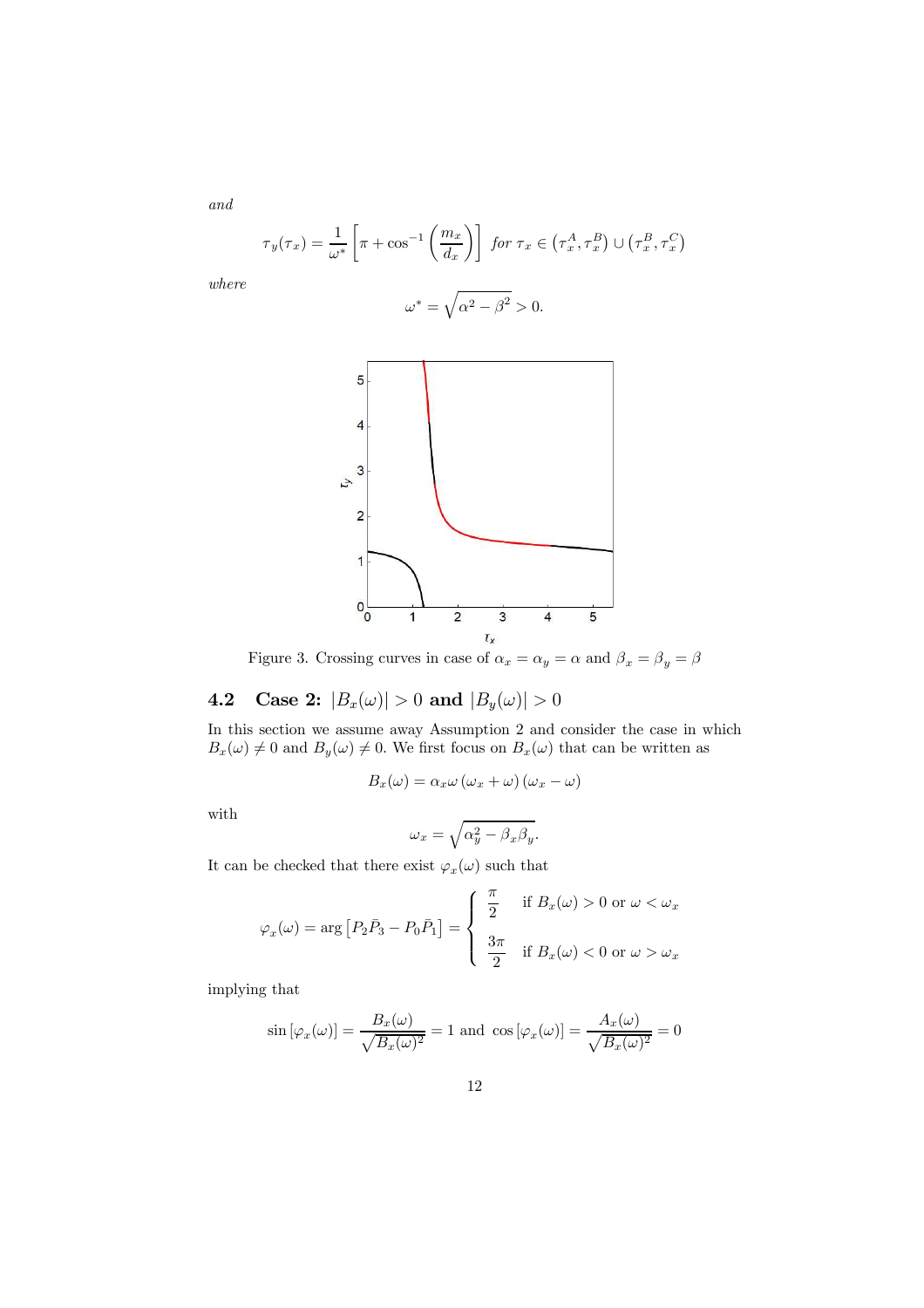Rewriting the first equation as

$$
B_x(\omega) = \sqrt{B_x(\omega)^2} \sin \left[\varphi_x(\omega)\right]
$$

and using the addition theorem, we obtain

$$
|P_0|^2 + |P_1|^2 - |P_2|^2 - |P_3|^2 = 2\sqrt{B_x(\omega)^2} \cos[\varphi_x(\omega) + \omega \tau_x]. \tag{32}
$$

Then we have

$$
\frac{|P_0|^2 + |P_1|^2 - |P_2|^2 - |P_3|^2}{2\sqrt{B_x(\omega)^2}} = \cos\left[\varphi_x(\omega) + \omega\tau_x\right] \le 1.
$$
 (33)

Hence a sufficient and necessary condition for the existence of  $\tau_x > 0$  satisfying the above equation is

$$
\left| |P_0|^2 + |P_1|^2 - |P_2|^2 - |P_3|^2 \right| \le 2\sqrt{B_x(\omega)^2}
$$

or

$$
F(\omega) = (|P_0|^2 + |P_1|^2 - |P_2|^2 - |P_3|^2)^2 - 4 [B_x(\omega)]^2 \le 0.
$$

With  $P_k(i\omega)$  for  $k = 0, 1, 2, 3$  and a new variable  $x = \omega^2$ ,  $F(\omega)$  can be transformed to

$$
F(x) = x4 + a3x3 + a2x2 + a1x + x0
$$
 (34)

where

$$
a_3 = -2\left(\alpha_x^2 + \alpha_y^2 - 2\beta_x\beta_y\right),
$$
  
\n
$$
a_2 = \alpha_x^4 + \alpha_y^4 + 4\left(\alpha_x\alpha_y\right)^4 - 2\beta_x\beta_y\left(2\alpha_x^2 + 2\alpha_y^2 - 3\beta_x\beta_y\right),
$$
  
\n
$$
a_1 = -2\left(\alpha_x^2 + \alpha_y^2 - 2\beta_x\beta_y\right),
$$
  
\n
$$
a_0 = \left(\alpha_x\alpha_y - \beta_x\beta_y\right)^2\left(\alpha_x\alpha_y + \beta_x\beta_y\right)^2.
$$

This fourth order polynomial can be factorized as

$$
x^{4} + a_{3}x^{3} + a_{2}x^{2} + a_{1}x + x_{0} = F_{1}(x)F_{2}(x)
$$

where

$$
F_1(x) = x^2 - (\alpha_x^2 + \alpha_y^2 - 2\beta_x\beta_y) x + (\alpha_x\alpha_y - \beta_x\beta_y)^2
$$

and

$$
F_2(x) = x^2 - \left(\alpha_x^2 + \alpha_y^2 - 2\beta_x \beta_y\right)x + \left(\alpha_x \alpha_y + \beta_x \beta_y\right)^2.
$$

Solving  $F_1(x) = 0$  yields two solutions,

$$
x_1 = \frac{1}{2} \left\{ \alpha_x^2 + \alpha_y^2 - 2\beta_x \beta_y - (\alpha_x - \alpha_y) \sqrt{(\alpha_x + \alpha_y)^2 - 4\beta_x \beta_y} \right\} \tag{35}
$$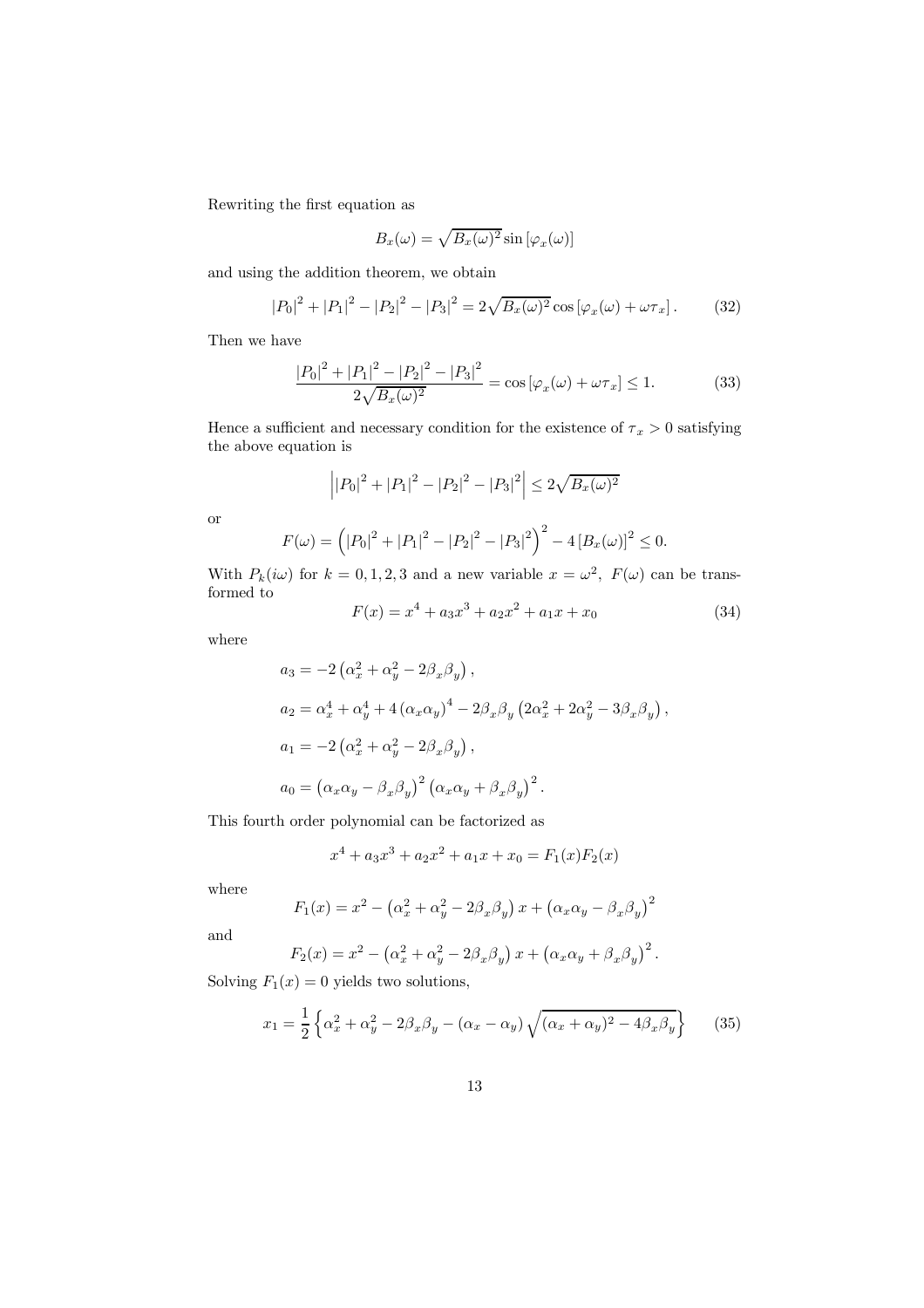$$
x_2 = \frac{1}{2} \left\{ \alpha_x^2 + \alpha_y^2 - 2\beta_x \beta_y + (\alpha_x - \alpha_y) \sqrt{(\alpha_x + \alpha_y)^2 - 4\beta_x \beta_y} \right\}
$$
 (36)

where the discriminant is positive,

$$
(\alpha_x + \alpha_y)^2 - 4\beta_x \beta_y = (\alpha_x - \alpha_y)^2 + 4(\alpha_x \alpha_y - \beta_x \beta_y) > 0.
$$

Solving  $F_2(x) = 0$  also yields two solutions,

$$
x_3 = \frac{1}{2} \left\{ \alpha_x^2 + \alpha_y^2 - 2\beta_x \beta_y - (\alpha_x + \alpha_y) \sqrt{D} \right\}
$$
 (37)

and

$$
x_4 = \frac{1}{2} \left\{ \alpha_x^2 + \alpha_y^2 - 2\beta_x \beta_y + (\alpha_x + \alpha_y) \sqrt{D} \right\}.
$$
 (38)

where

$$
D = (\alpha_x - \alpha_y)^2 - 4\beta_x \beta_y \geq 0. \tag{39}
$$

The discriminant can have either sign, depending on the parameter specification,

$$
D > 0 \text{ if } |\alpha_y - \alpha_x| > 2\sqrt{\beta_x \beta_y}
$$

and

$$
D < 0 \text{ if } |\alpha_y - \alpha_x| < 2\sqrt{\beta_x \beta_y}.
$$

**Lemma 6** If  $\alpha_x = \alpha_y$ , then  $F(\omega) \ge 0$  for any  $\omega \ge 0$ .

**Proof.** (35) and (36) imply  $x_1 = x_2$  if  $\alpha_x = \alpha_y$  and  $F_1(x) > 0$  otherwise. (39) implies  $D < 0$  leading to  $F_2(x) > 0$  for any  $x \ge 0$ .

This lemma implies that there is no  $\omega$  making  $F(\omega) < 0$ . Therefore no stability switch occurs in case of  $|B_x(\omega)| > 0$ .

Subtracting  $F_2(x)$  from  $F_1(x)$  presents

$$
F_1(x) - F_2(x) = -4\alpha_x \alpha_y \beta_x \beta_y < 0.
$$

The inequality leads to the following two results where  $\omega_i$  is the positive solution of  $\omega_i^2 = x_i$  for  $i = 1, 2, 3, 4$ .

**Lemma 7** If  $|\alpha_y - \alpha_x| < 2\sqrt{\beta_x \beta_y}$ , then  $F(\omega) < 0$  for  $\omega \in (\omega_1, \omega_2)$ .

**Proof.**  $F_2(x) > 0$  always and  $F_1(x) < 0$  for  $x \in (x_1, x_2)$  and  $F_1(x) \geq 0$ otherwise.

**Lemma 8** If  $|\alpha_y - \alpha_x| > 2\sqrt{\beta_x \beta_y}$ , then  $F(\omega) < 0$  for  $\omega \in (\omega_1, \omega_3) \cup (\omega_4, \omega_1)$ .

14

and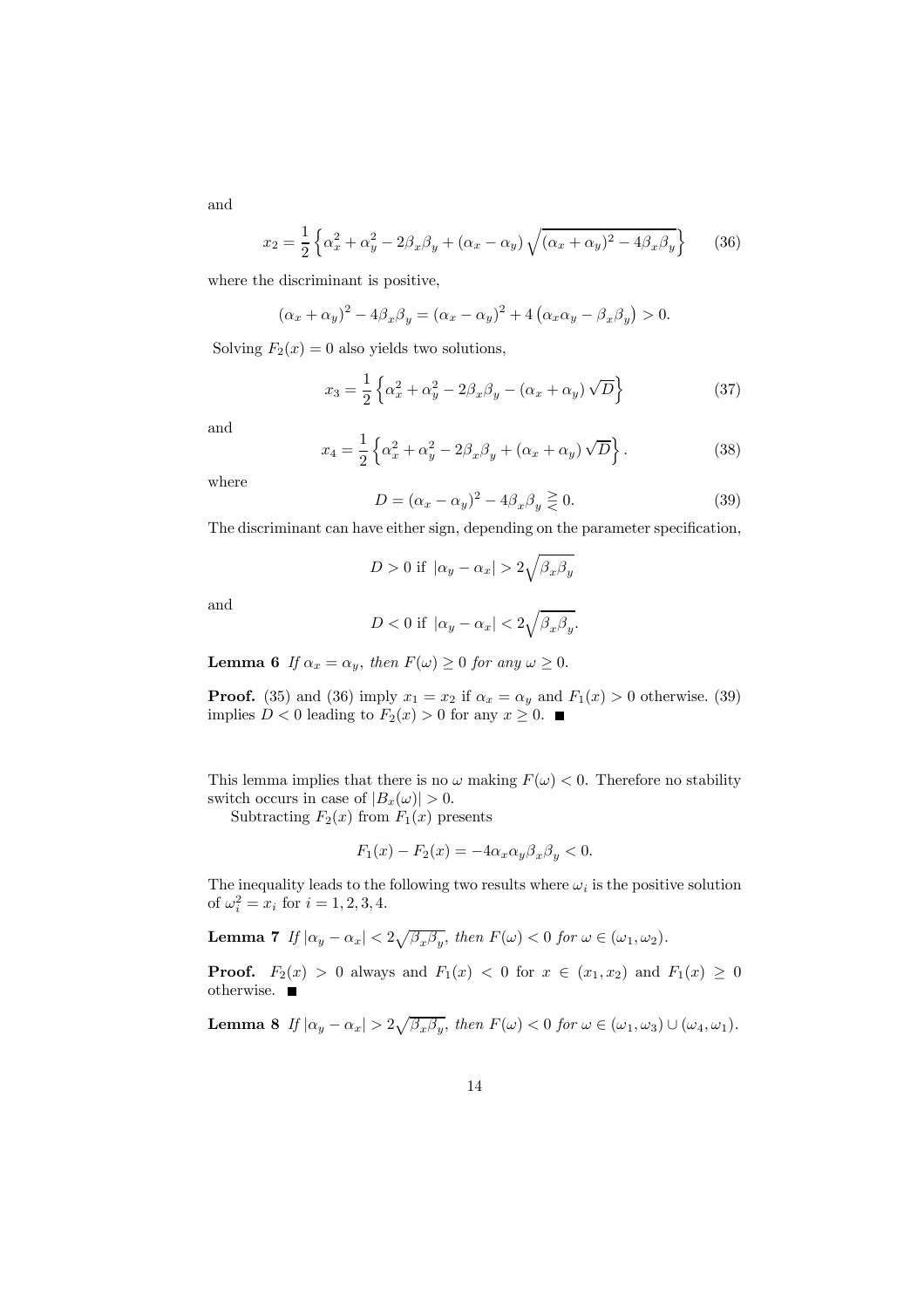**Proof.** It is clear that  $F_1(x) < 0$  and  $F_2(x) > 0$  for  $x \in (x_1, x_3) \cup (x_4, x_1)$  and  $F_1(x) \geq 0$  and  $F_2(x) \geq 0$  otherwise.

Let us define  $\psi_x(\omega)$  by

$$
\psi_x(\omega) = \cos^{-1}\left[\frac{|P_0|^2 + |P_1|^2 - |P_2|^2 - |P_3|^2}{2\sqrt{B_x(\omega)^2}}\right].
$$

Comparing this expression with (33) determines the critical values of delay  $\tau_x$ ,

$$
\tau_{x,m}^{\pm} = \frac{1}{\omega} \left[ \pm \psi_x(\omega) - \varphi_x(\omega) + 2m\pi \right] \text{ for } m = 0, 1, 2, \dots \tag{40}
$$

We now draw attention to the case of  $B_y(\omega) \neq 0$  to determine the corresponding values of delay  $\tau_y$ . We return to the characteristic equation (13) and alternatively put it as

$$
P_0(i\omega) + P_2(i\omega)e^{-i\omega\tau_y} + \left[ P_1(i\omega) + P_3(i\omega)e^{-i\omega\tau_y} \right] e^{-i\omega\tau_x} = 0. \tag{41}
$$

The similarity of (41) to (15) is clear. Hence, in the same way as before, we can derive the critical value of  $\tau_y$  as

$$
\tau_{y,n}^{\pm} = \frac{1}{\omega} \left[ \pm \psi_y(\omega) - \varphi_y(\omega) + 2n\pi \right] \text{ for } n = 0, 1, 2, \dots \tag{42}
$$

where

$$
A_y(\omega) = \text{Re}\left[P_1\bar{P}_3 - P_0\bar{P}_2\right] = 0,
$$
  
\n
$$
B_y(\omega) = \text{Im}\left[P_1\bar{P}_3 - P_0\bar{P}_2\right] = \alpha_y\omega\left[\alpha_x^2 - \beta_x\beta_y - \omega^2\right],
$$
  
\n
$$
\psi_y(\omega) = \cos^{-1}\left[\frac{|P_0|^2 - |P_1|^2 + |P_2|^2 - |P_3|^2}{2\sqrt{B_y(\omega)^2}}\right]
$$

and

$$
\varphi_y(\omega) = \arg \left[ P_1 \bar{P}_3 - P_0 \bar{P}_2 \right] = \left\{ \begin{array}{ll} \frac{\pi}{2} & \text{if } B_y(\omega) > 0 \text{ or } \omega < \omega_y, \\ \\ \frac{3\pi}{2} & \text{if } B_y(\omega) < 0 \text{ or } \omega > \omega_y \end{array} \right.
$$

with  $\omega_y$  being a positive solution of  $B_y(\omega) = 0$ . In case of  $B_y(\omega) = 0$ , we solve (41) to have

$$
e^{-i\omega\tau_x} = -\frac{P_0(i\omega) + P_2(i\omega)e^{-i\omega\tau_y}}{P_1(i\omega) + P_3(i\omega)e^{-i\omega\tau_y}}.\tag{43}
$$

We can derive  $\tau_x(\tau_y)$  from (43) in the same way as deriving  $\tau_y(\tau_x)$  from (22). Since equations (22) and (43) are different expression for the same characteristic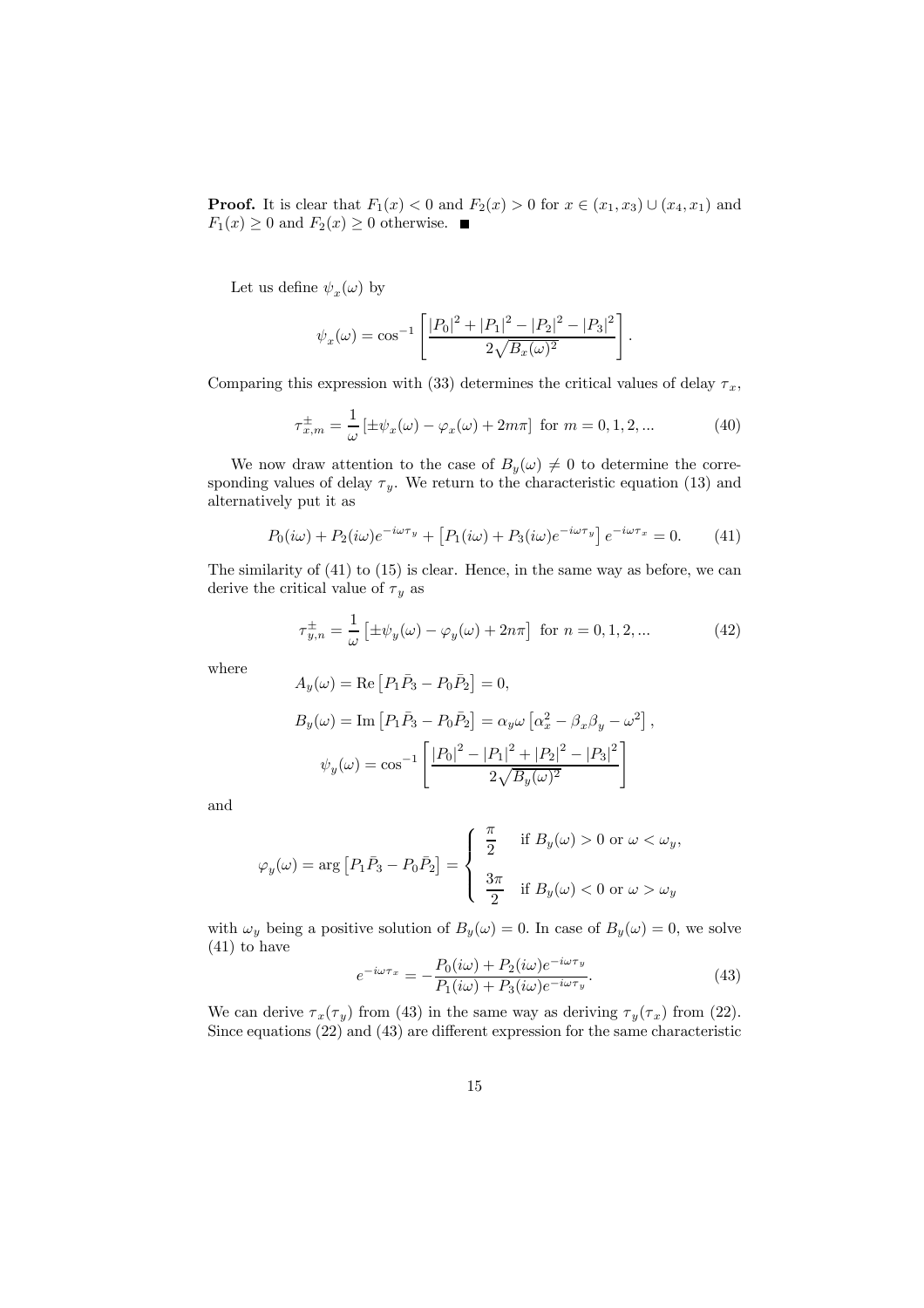equation (13), the crossing curve  $(\tau_x(\tau_y), \tau_y)$  is identical with the crossing curve  $(\tau_x, \tau_y(\tau_x))$ . Concerning  $\varphi_y(\omega)$ , we need a condition similar to  $F(\omega)$ ,

$$
G(\omega) = |P_0|^2 - |P_1|^2 + |P_2|^2 - |P_3|^2 - 4B_y(\omega)^2 \le 0.
$$

Since  $F(\omega) = G(\omega)$ , the solutions of  $F(\omega) = 0$  also solve  $G(\omega) = 0$  although the positive solution of  $B_x(\omega) = 0$  is different from the solution of  $B_y(\omega) = 0$ ,

 $\omega_x \leq \omega_y$  according to  $\alpha_x \geq \alpha_y$ .

Under Specification 1, Theorem 5 indicates that the stability switching curve is described by equation (27), that is, the inner concave-shaped curve that is reproduced in Figure  $4(A)$ . This curve corresponds to the concave curve in Figure 1 of Shibata and Saito (1980, p.202) in which no derivations for their curve are given.

Specification II.  $a_{11} = 2$ ,  $a_{12} = 5/2$ ,  $a_{12} = a_{21} = 1$  and  $\varepsilon_1 = \varepsilon_2 = 2$ .

Under Specification II, the reduced parameters take the following values,

$$
\alpha_x = \frac{3}{2} > \alpha_y = \frac{5}{4}, \ \beta_x = \frac{3}{4} \text{ and } \beta_y = \frac{1}{2}.
$$

It is confirmed that  $\alpha_y > \alpha_x - 2\sqrt{\beta_x \beta_y}$ , implying that  $F(\omega) = 0$  as well as  $G(\omega) = 0$  has two solutions,

$$
\omega_1 \simeq 1.106
$$
 and  $\omega_2 \simeq 1.356$ ,

Further, solving  $B_x(\omega) = 0$  and  $B_y(\omega) = 0$  yields solutions,

$$
\omega_x \simeq 1.089
$$
 and  $\omega_y \simeq 1.369$ .

Hence we have

$$
\omega_x<\omega_1<\omega_2<\omega_y
$$

implying that

$$
B_x(\omega) = \frac{3\pi}{2}
$$
 and  $B_y(\omega) = \frac{\pi}{2}$  for  $\omega \in (\omega_1, \omega_2)$ .

The stability switching curves are described by two segments,

$$
\left(\tau_{x,0}^+(\omega),\tau_{y,1}^-(\omega)\right)\text{ and }\left(\tau_{x,1}^-(\omega),\tau_{y,0}^+(\omega)\right)\text{ for }\omega\in(\omega_1,\omega_2)
$$

where  $\tau_{x,0}^{+}(\omega)$  of the former segment takes negative values, so only the latter segment is illustrated in Figure 4(B). Notice that in Figures  $4(A)$  and  $4(B)$ , we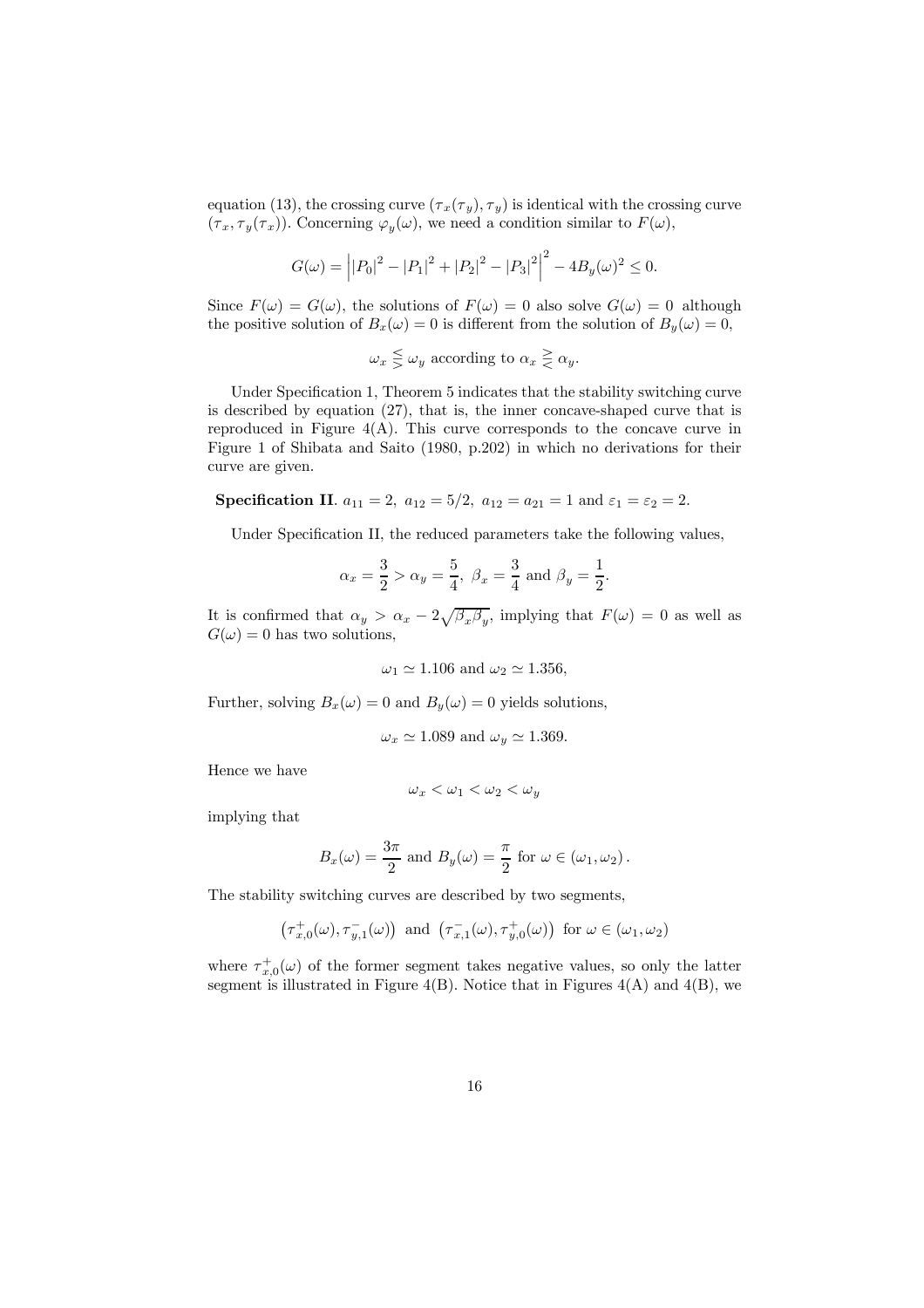use the same notation for the points on the vertical and horizontal axes only for notational simplicity.<sup>4</sup>



Figure 4. Stability regions

## 5 Numerical Simulations

This section is divided into two parts. Numerical simulations under  $\alpha_x = \alpha_y$ are performed in the first part and those under  $\alpha_x > \alpha_y$  in the second part.

### 5.1 Symmetric Case

Specification I is adopted in this subsection, with which the two species are symmetric. In the first example, we assume the identical delays,  $\tau_x = \tau_y = \tau$ and simulate system (1) for  $0 \le t \le T (= 2000)$  by increasing the value of the delay along the diagonal of Figure  $4(A)$ . Two simulations are performed with different initial functions.<sup>5</sup> The red bifurcation diagram in Figure 5 is obtained when the initial functions defined for  $t \leq 0$  are different,

$$
\phi_x(t) = x^e + 0.2
$$
 and  $\phi_y(t) = y^e + 0.1$ 

4 In partitular, in Figure 4(A)

$$
\tau_y^0 \simeq 1.236, \ \tau_y^a = 1.1, \tau_y^b \simeq 0.907
$$

and

$$
\tau_x^a \simeq 0.594, \ \tau_x^b \simeq 0.907, \tau_x^b \simeq 1.236.
$$

On the other hand, in Figure 4(B)

 $\tau_y^0 \simeq 1.288, \ \tau_y^a = 1.1, \tau_y^b \simeq 0.911$ 

and

$$
\tau_x^a \simeq 0.682, \ \tau_x^b \simeq 0.911, \tau_x^b \simeq 1.099.
$$

5 It is already confirmed that the same shape of the bifurcation diagrams are obtained regardless the particular values of the inital functions.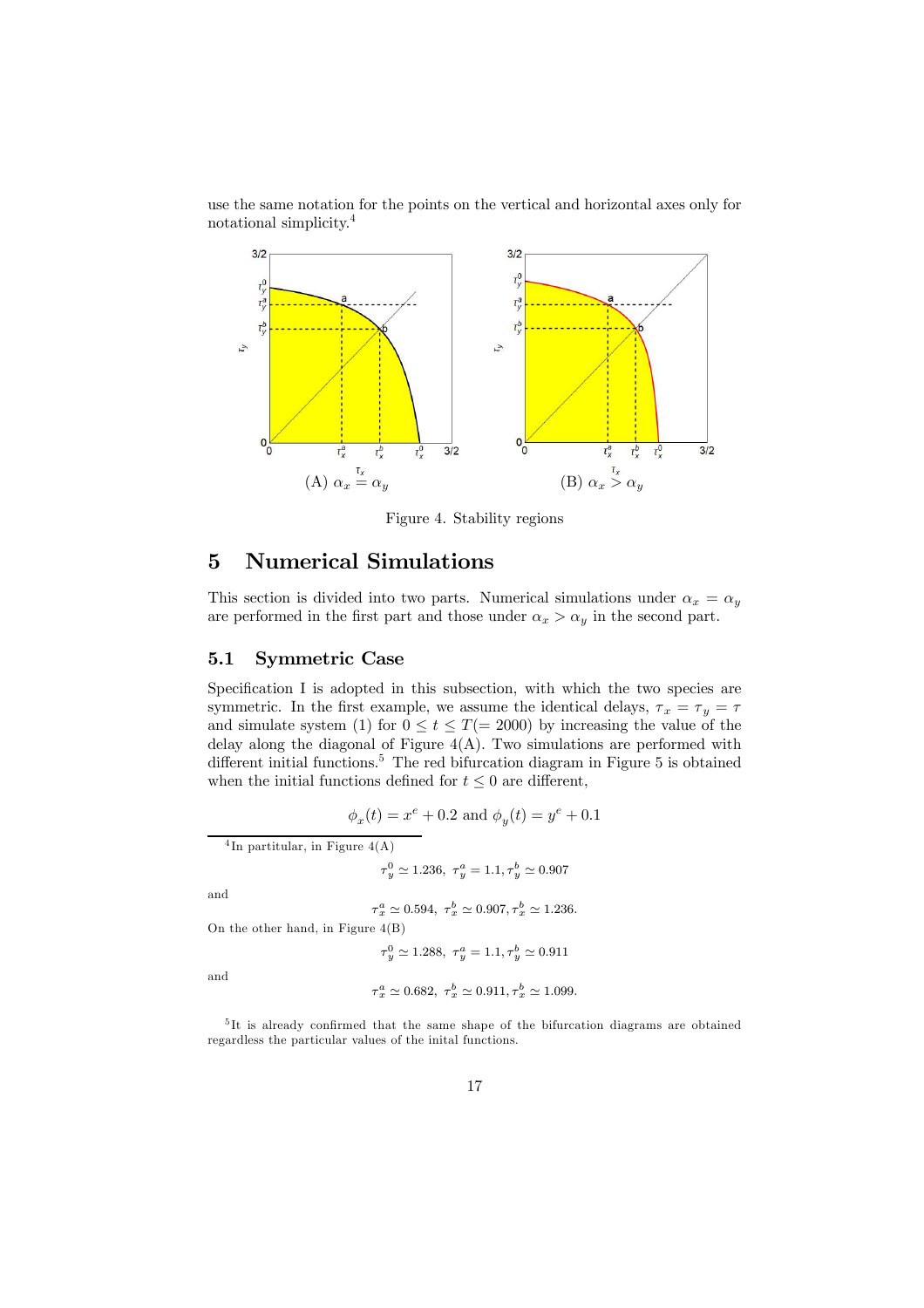and the blue bifurcation diagram when the initial functions are identical,

$$
\phi_x(t) = x^e + 0.1
$$
 and  $\phi_y(t) = y^e + 0.1$ .

Since the blue diagram is placed on the red one in Figure 5, the two are identical for  $\tau < \tau^b$  and  $\tau > \tau^s (\simeq 1.106)^6$  while they are different for  $\tau^b < \tau < \tau^s$ . We observe only the red one for a while and refer to the blue one shortly after. According to Lemma 4, the one-delay system has the critical value of the delay,  $\tau_{*,0}$  at which stability is lost. On the other hand, the diagonal of Figure 4(A) crosses the concave-shaped stability curve at  $\tau_x^b = \tau_y^b = \tau^b (\approx 0.907)$  at which the steady state loses stability. In a natural consequence,  $\tau_{*,0} = \tau^b$ . As shown in Figure 5(A), stability is lost at  $\tau^b$  and periodic solutions are obtained for  $\tau > \tau^b$ . The numerical result agrees with the analytical result obtained in Lemma 4. We now turn attention to the difference of the two curves in interval  $(\tau^b, \tau^s)$ . This difference implies that the steady state is stable along the blue curve while it bifurcates to a periodic behavior along the red curve. In other word, the steady state coexists with periodic solutions or multistability emerges. Furthermore, interesting phenomenon is observed in Figure 5(B) in which for  $\tau > \tau^s$ , a trajectory with the same initial functions seems to quickly converge to the steady state denoted by the red line but turns out eventually to converge to a periodic solution, transiently stable but finally unstable. These findings are obtained numerically.



Figure 5. Dynamics in the one-delay system

In the second example, we examine the case of  $\tau_x \neq \tau_y$ . In particular, fixing  $\tau_y = \tau_y^a$ , the value of  $\tau_x$  is increased along the horizontal dotted line at  $\tau_y^a$ from 0 to  $3/2$  in Figure 4(A). The resultant bifurcation diagram is given in Figure 6(A) and the phase diagram with  $\tau_x = 1.15$  in Figure 6(B). As usual, dynamics becomes more complicated via a quasi period-doubling cascade with

<sup>&</sup>lt;sup>6</sup>The value of  $\tau^s$  is numerically determined while the value of  $\tau^b$  is analytically obtained.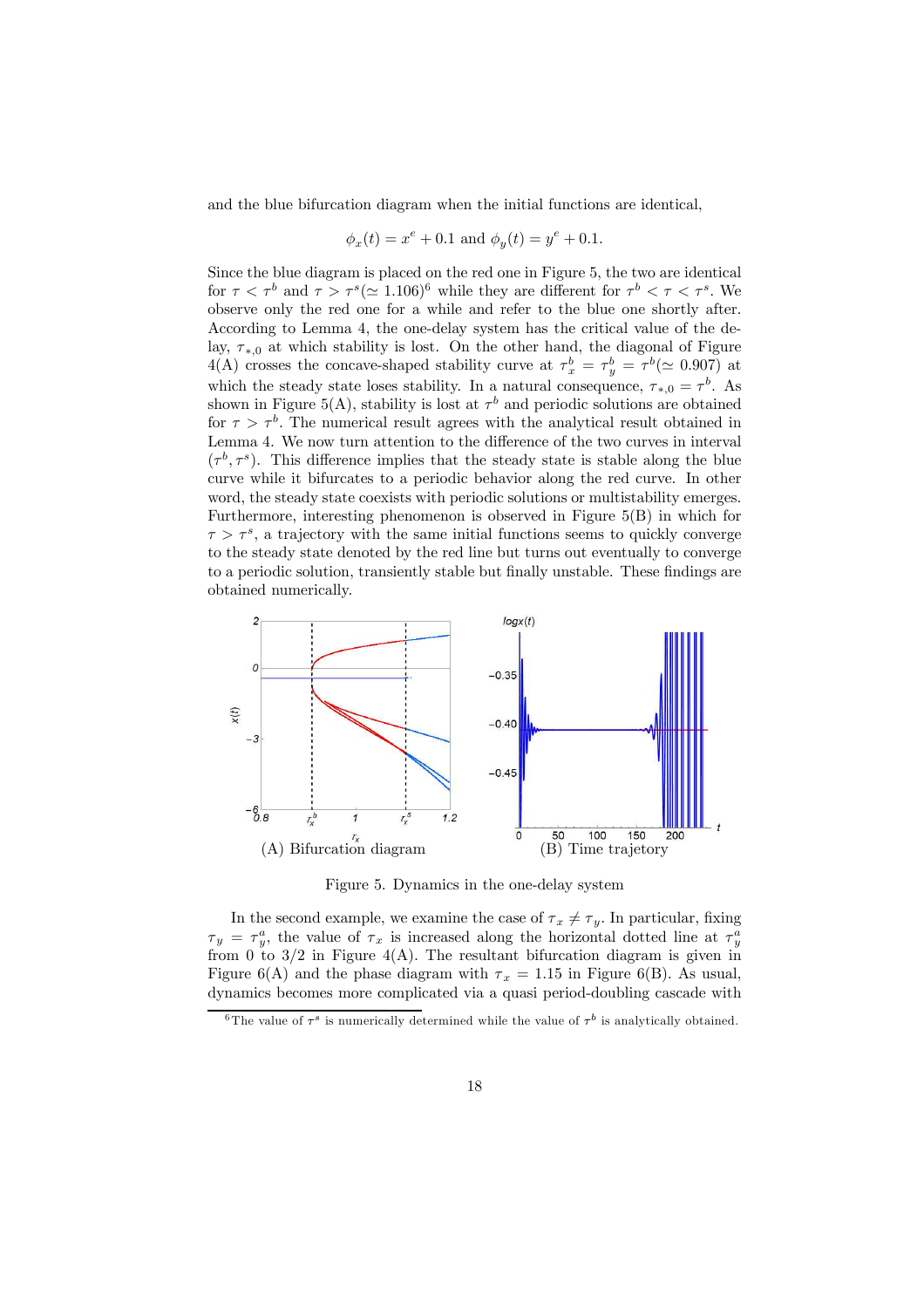some windows as the value of  $\tau_x$  increases.



Figure 6. Dynamics of the second example

In the third example, we confirm the numerical results obtained by SS from a different view point. Figure 7 presents a bifurcation diagram with respect to  $\tau_y$  that is increased from 0.5 to 0.9, given  $\tau_x = 1.6$ . As seen in Figure 5(A), the point  $(\tau_x, \tau_y) = (1.6, 0)$  is located outside of the yellow region. Thus those points on the vertical line at  $\tau_x = 1.6$  are unstable. The dotted vertical lines stand at  $\tau_y^a = 0.6$ ,  $\tau_y^b = 0.77$ ,  $\tau_y^c = 0.85$  and  $\tau_y^d = 0.85$ , those of which are taken by SS in their Figure 2(a), Figure 2(b), Figure 3 and Figure 4(b). The bifurcation diagram indicates the birth of limit cycle for  $\tau_y = \tau_y^a$ , a two period cycle for  $\tau_y = \tau_y^b$ , and complicated dynamics for  $\tau_y = \tau_y^c$  and  $\tau_y = \tau_y^d$ .



Figure 7. Bifurcation diagram with respect to  $\tau_y$ ,  $\tau_x = 1.6$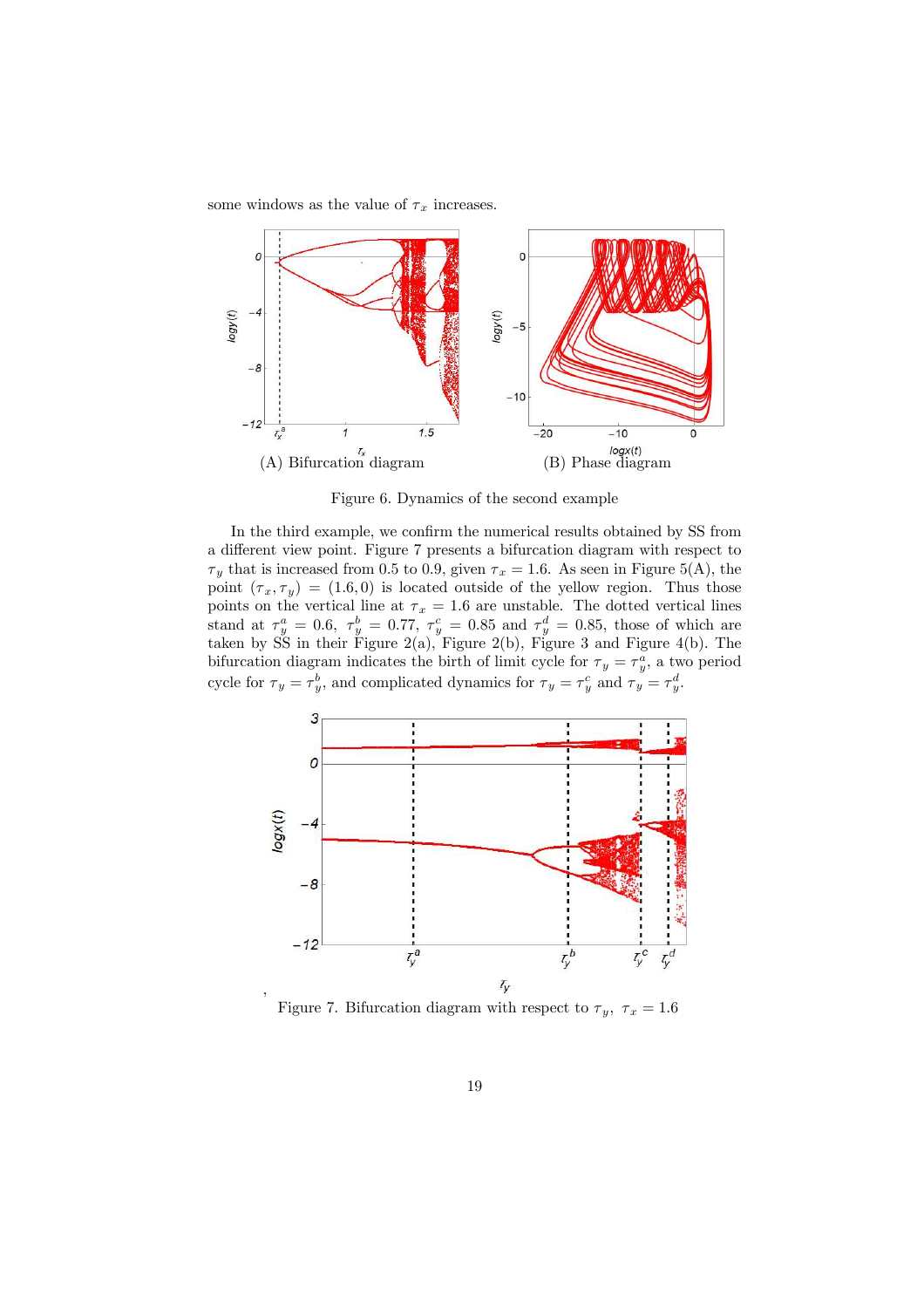### 5.2 Asymmetric Case

In this subsection, Specification II is used for which  $\alpha_x > \alpha_y$ , when the species are asymmetric. In the fourth example, we take the one-delay model again and the value of  $\tau$  is increased along the diagonal in Figure 4(B) that crosses the stability switching curve at  $\tau_x^b = \tau_y^b \simeq \tau^b \simeq 0.911$ . It is seen in Figure 8(A) that the one-delay system can generate complicated dynamics as the value of  $\tau$  becomes larger than about 1.5. In the fifth and final example,  $\tau_y$  is fixed at  $\tau_y = \tau_y^a = 1.1$  and  $\tau_x$  is increased along the horizontal dotted line at  $\tau_y^a$ . The resultant bifurcation diagram is given in Figure 8(B) that is distorted but not so much different than Figure 6 in the symmetric case.



Figure 8. Bifurcation diagrams in the fourth and fifth examples

## 6 Concluding Remarks

The Lotka-Volterra competition system was examined and the effect of two time delays was analyzed. It was first demonstrated that the steady state is locally asymptotically stable without delays. If the delays are equal, then the model becomes a one-delay system. The threshold value of the delay was determined when stability was lost. If the delays are different, then a two-delay system is obtained. The stability switching curves were analytically determined and verified numerically. The numerical results showed that the unstable two-delay system may exhibit periodic behavior, multistability, quasi-period doubling cascade and even complicated dynamics depending on model parameters.